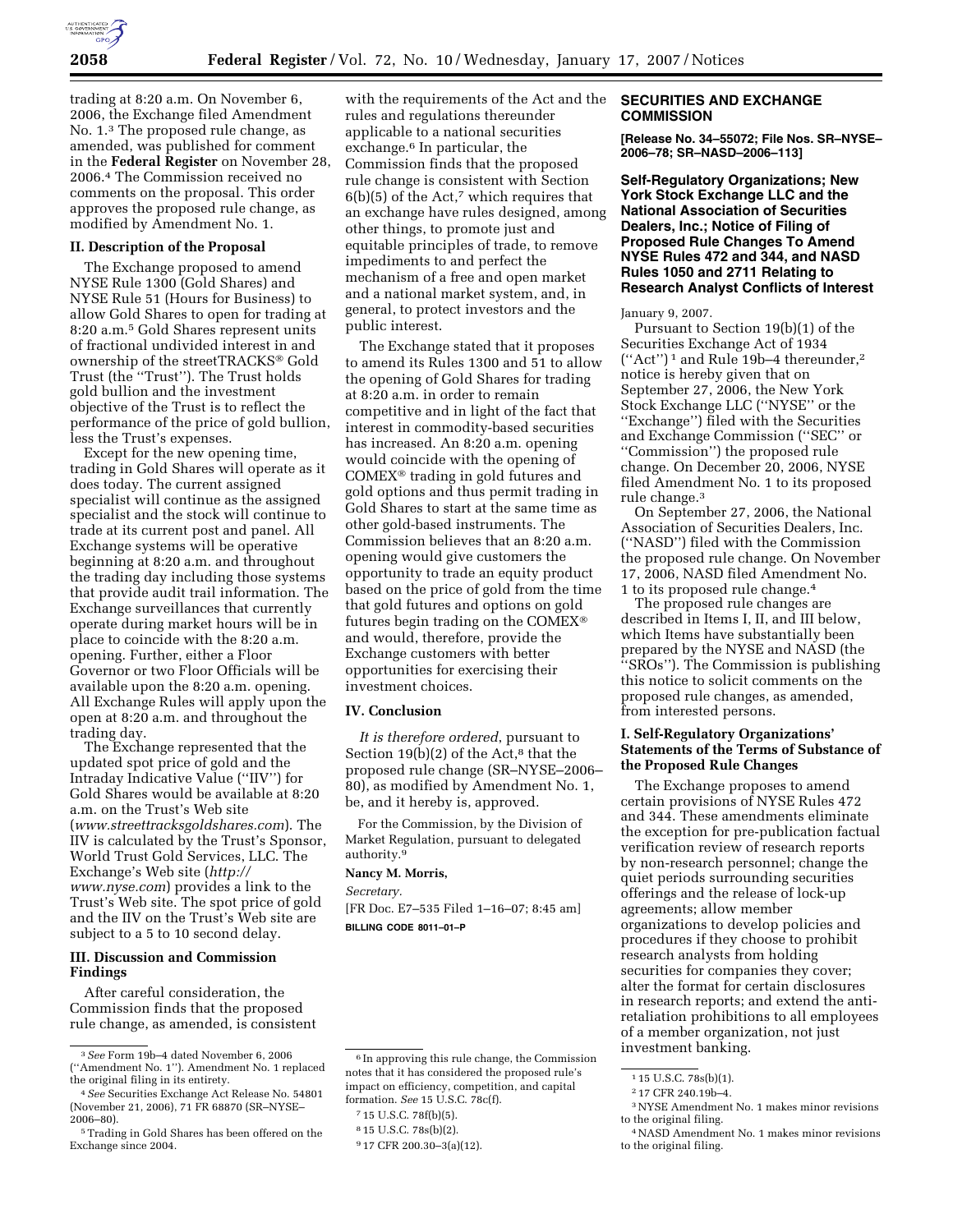NASD is proposing to amend NASD Rules 1050 and 2711 to implement certain recommendations contained in the December 2005 *Joint Report by NASD and the NYSE on the Operation and Effectiveness of the Research Analyst Conflict of Interest Rules.*5 NASD believes that the proposed rule changes are intended to improve the effectiveness of the research analyst conflict of interest rules and registration requirements by making certain changes to the existing provisions regarding, among other things: Disclosure of conflicts; quiet periods; restrictions on review of research reports by nonresearch personnel; and restrictions on personal trading by research analysts.

Below is the text of the proposed rule changes.6 Proposed new language is *italicized*; proposed deletions are in [brackets].

## **A. NYSE's Proposed Rule Text**

Rule 472. Communications With the Public Approval of Communications and Research Reports

(a)(1) through (2) No Change.

Investment Banking, Research Department and Subject Company Relationships and Communications

(b)(1) Research analysts may not be subject to the supervision, or control, of any employee of the member organization's investment banking department and personnel engaged in investment banking activities may not have any influence or control over the compensatory evaluation of a research analyst.

(2) Research reports may not be subject to review or approval prior to publication by Investment Banking personnel or any other employee of the member organization who is not directly responsible for investment research (''non-research personnel'') other than Legal or Compliance personnel.

[(3) Non-research personnel may review research reports prior to publication only to verify the factual accuracy of information in the research report or to identify any potential conflicts of interest that may exist, provided that:

(i) Any written communication concerning the content of research reports between non-research personnel and Research personnel must be made either through Legal or Compliance personnel or in a transmission copied to Legal or Compliance personnel; and

(ii) any oral communication concerning the content of research reports between non-research personnel and Research personnel must be documented and made either with Legal or Compliance personnel acting as intermediary or in a conversation conducted in the presence of Legal or Compliance personnel.]

(b)(4) through (6) renumbered as (b)(3) through (5).

Written Procedures

(c) No change.

#### Retention of Communications

(d) No change.

Restrictions on Trading Securities by Associated Persons

(e)(1) No research analyst or household member may purchase or receive an issuer's securities prior to its initial public offering (*e.g.*, so-called pre-IPO shares), if the issuer is principally engaged in the same types of business as companies (or in the same industry classification) which the research analyst usually covers in research reports.

(2) No research analyst or household member may trade in any subject company's securities or derivatives of such securities that the research analyst follows for a period of thirty (30) calendar days prior to and five (5) calendar days after the member organization's publication of research reports concerning such security or a change in rating or price target of a subject company's securities.

(3) No research analyst or household member may effect trades in a manner inconsistent with the research analyst's most current recommendations (*i.e.*, sell securities while maintaining a ''buy'' or ''hold'' recommendation, buy securities while maintaining a "sell" recommendation, or effecting a ''short sale'' in a security while maintaining a ''buy'' or ''hold'' recommendation on such security).

(4) No change.

*(5) The prohibitions in paragraphs (e)(1) through (e)(3) do not apply when the following conditions are satisfied:* 

*(A) The research analyst is employed by a member organization that has adopted an internal policy that prohibits research analysts from owning any securities issued by the subject company for which the research analyst provides coverage and requires analysts to completely divest themselves of their existing holdings in such securities;* 

*(B) The research analyst abides by a reasonable plan of liquidation under which all securities issued by subject companies that the analyst follows are*  *to be sold within 120 days of the effective date of the member organization's policy;* 

*(C) The research analyst files such liquidation plan with the member organization's legal or compliance department within fifteen (15) days of the effective date of the member organization's policy;* 

*(D) The research analyst receives written approval of the liquidation plan from the member organization's legal or compliance department prior to the sale of any securities under the plan; and* 

*(E) The member organization must maintain written records sufficient to document compliance with each liquidation plan approved by its legal or compliance department for three years following the date on which the liquidation plan is approved.* 

(e)(5) through (6) renumbered as (e)(6) through (7).

Restrictions on Member Organization's Issuance of Research Reports and Participation in Public Appearances

(f)(1) A member organization may not publish or otherwise distribute research reports regarding an issuer and a research analyst may not recommend or offer an opinion on an issuer's securities in a public appearance, for which the member organization acted as manager [or]*,* co-manager*, underwriter or dealer*  [of] *for* an initial public offering within [forty (40)] *twenty-five (25)* calendar days following the offering date.

[(2) A member organization may not publish or otherwise distribute research reports regarding an issuer and a research analyst may not recommend or offer an opinion on an issuer's securities in a public appearance, for which the member organization acted as manager or co-manager of a secondary offering within ten (10) calendar days following the offering date. This prohibition shall not apply to public appearances or research reports published or otherwise distributed under Securities Act Rule 139 regarding issuers whose securities are actively traded, as defined in Securities Exchange Act Rule 101(c)(1) of Regulation M.

(3) No member organization that has agreed to participate or is participating as an underwriter or dealer (other than as manager or co-manager) of an issuer's initial public offering may publish or otherwise distribute a research report regarding that issuer and a research analyst may not recommend or offer an opinion on that issuer's securities in a public appearance for twenty-five (25) calendar days following the offering date.]

[(4)] *(2)* No member organization which has acted as a manager or co-

<sup>5</sup>*http://www.nasd.com/web/groups/rules*\_*regs/ documents/rules*\_*regs/nasdw*\_*015803.pdf* 

<sup>&</sup>lt;sup>6</sup>The rule text reflects the changes contained in SR–NYSE–2006–77 and SR–NASD–2006–112, which were filed for immediate effectiveness on September 27, 2006.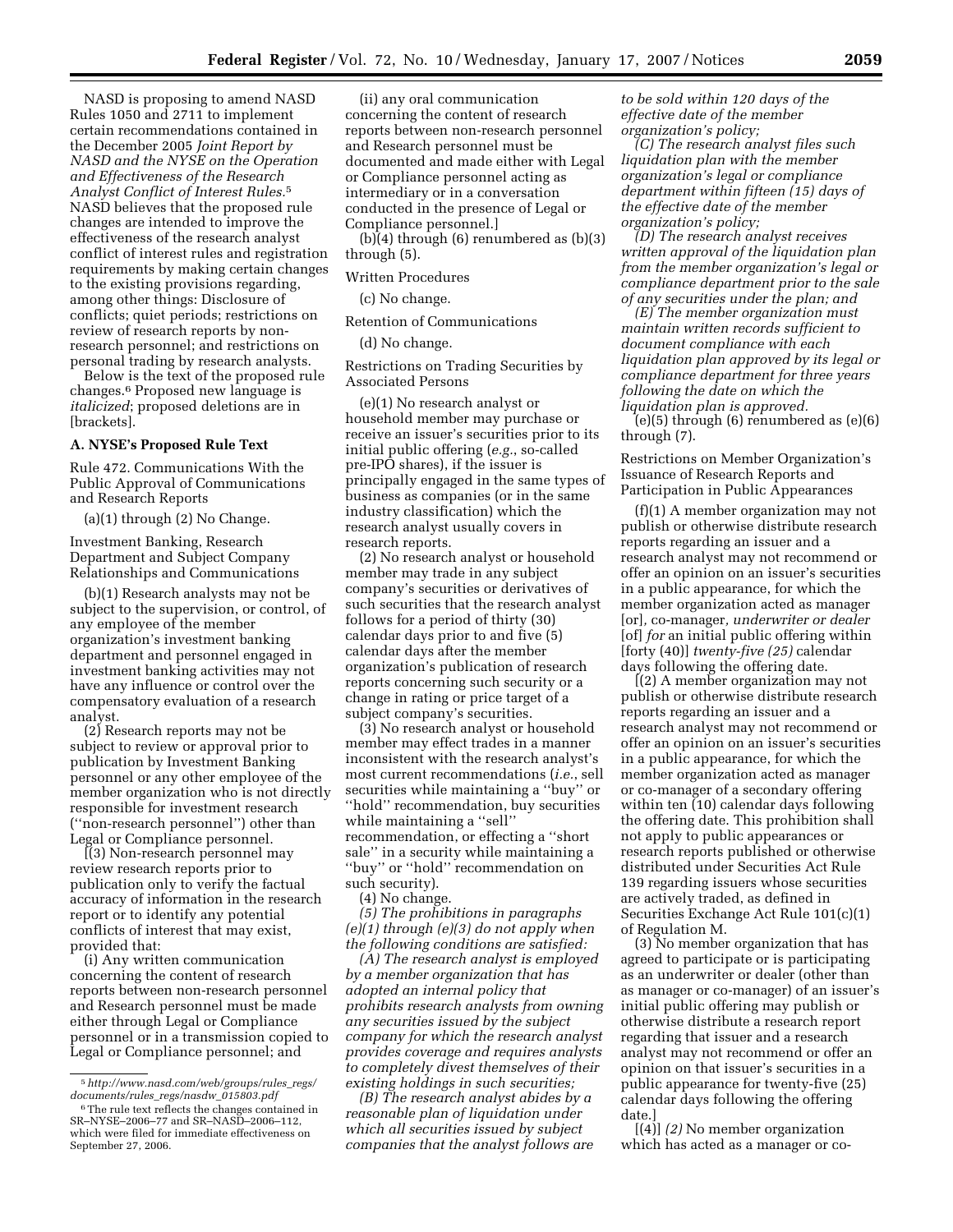manager of a securities offering may publish or otherwise distribute a research report and a research analyst may not recommend or offer an opinion on an issuer's securities in a public appearance within [fifteen (15)] *five (5)*  days prior to or after the expiration, waiver or termination of a lock-up agreement or any other agreement that the member organization has entered into with a subject company and its shareholders that restricts or prohibits the sale of the subject company's or its shareholders' securities after the completion of a securities offering. This prohibition shall not apply to public appearances or research reports published or otherwise distributed under Securities Act Rule 139 regarding issuers whose securities are actively traded, as defined in Securities Exchange Act Rule 101(c)(1) of Regulation M.

[(5)] *(3)* A member organization may permit exceptions to the prohibitions in paragraphs (f)(1)[,] *and* (2)[, and (4)] (consistent with other securities laws and rules) for research reports that are published or otherwise distributed or recommendations or opinions on an issuer's securities made in a public appearance due to significant news or events, *e.g. an announcement of earnings*, provided that such research reports are pre-approved in writing by the member organization's Legal or Compliance personnel.

[(6)] *(4)* If a member organization intends to terminate its research coverage of a subject company, notice of this termination must be made. The member organization must make available a final research report on the subject company using the means of dissemination equivalent to those it ordinarily uses to provide the customer with its research reports on the subject company. The report must be comparable in scope and detail to prior research reports and must include a final recommendation or rating, unless it is impracticable for the member organization to produce a comparable report (e.g., if the research analyst covering the subject company or sector has left the employ of the member organization, or where the member organization terminates coverage on the industry or sector). In instances where it is impracticable for the member organization to provide a final recommendation or rating, the member organization must provide the rationale for the decision to terminate coverage.

Prohibition of Offering Favorable Research for Business

 $(g)(1)$  No change.

(2) No member organization and no employee of a member organization [who is involved with the member organization's investment banking activities] may, directly or indirectly, retaliate against or threaten to retaliate against any research analyst employed by the member organization or its affiliates as a result of an adverse, negative, or otherwise unfavorable research report written or public appearance made by the research analyst that may adversely affect the member organization's present or prospective investment banking relationship with the subject company of a research report. This prohibition shall not limit a member organization's authority to discipline or terminate a research analyst, in accordance with the member organization's policies and procedures, for any cause other than the writing of such an unfavorable research report or the making of such unfavorable public appearance.

Restrictions on Compensation to

Research Analysts

(h) No change.

General Standards for All Communications

(i) No change.

Specific Standards for Communications

# (j) No change.

Disclosure

(k)(1) Disclosures Required in Research Reports.

Disclosure of Member Organization's, and Research Analyst's Ownership of Securities, Receipt of Compensation, and Subject Company Relationships

[The front page cover of a research report either must include the disclosures required under this Rule or must refer the reader to the page(s) on which each such disclosure is found.] *Any member organization that has a conflict of interest or whose research analyst has a conflict of interest concerning the subject company of a research report must disclose that conflict of interest either (i) on its Web site and prominently state the following on the front page of the research report: ''[Name of firm and/or the research analyst preparing this report] has a conflict of interest that may affect the ability of the firm or the analyst to provide objective analysis about the company. For more information about this conflict of interest, please see [Reference to the firm's Web site]'' or (ii) the front page cover of a research report either must include the disclosures required under this Rule or must refer* 

*the reader to the page(s) on which each such disclosure is found.* Disclosures, and references to disclosures, must be clear, comprehensive, and prominent. *For purposes of paragraph (k)(1), ''conflict of interest'' shall include any of the following:* 

(i) A member organization must disclose in research reports: a. If the member organization or its affiliates:

1. Has managed or co-managed a public offering of securities for the subject company in the past twelve (12) months;

2. Has received compensation for investment banking services from the subject company in the past twelve (12) months; or

3. Expects to receive or intends to seek compensation for investment banking services from the subject company in the next three (3) months.

b. If the member organization is making a market in the subject company's securities at the time the research report is issued;

c. If, as of the last day of the month immediately preceding the date the publication (or the end of the second most recent month if the publication is less than ten (10) calendar days after the end of the most recent month), the member organization or its affiliates beneficially own 1% or more of any class of common equity securities of the subject company. The member organization must make the required beneficial ownership computation no later than ten (10) calendar days after the end of the prior month. Computation of beneficial ownership of securities must be based upon the same standards used to compute ownership for purposes of the reporting requirements under Section 13(d) of the Securities Exchange Act of 1934;

d. If, as of the last day of the month immediately preceding the date of publication of the research report (or the end of the second most recent month if the publication date is less than thirty (30) calendar days after the end of the most recent month):

1. The subject company currently is a client of the member organization or was a client of the member organization during the twelve (12)-month period preceding the date of distribution of the research report (In such instances, the member organization also must disclose the types of services provided to the subject company. For purposes of this paragraph, the types of services provided to the subject company may be described as investment banking services, non-investment bankingsecurities related services, and nonsecurities services.);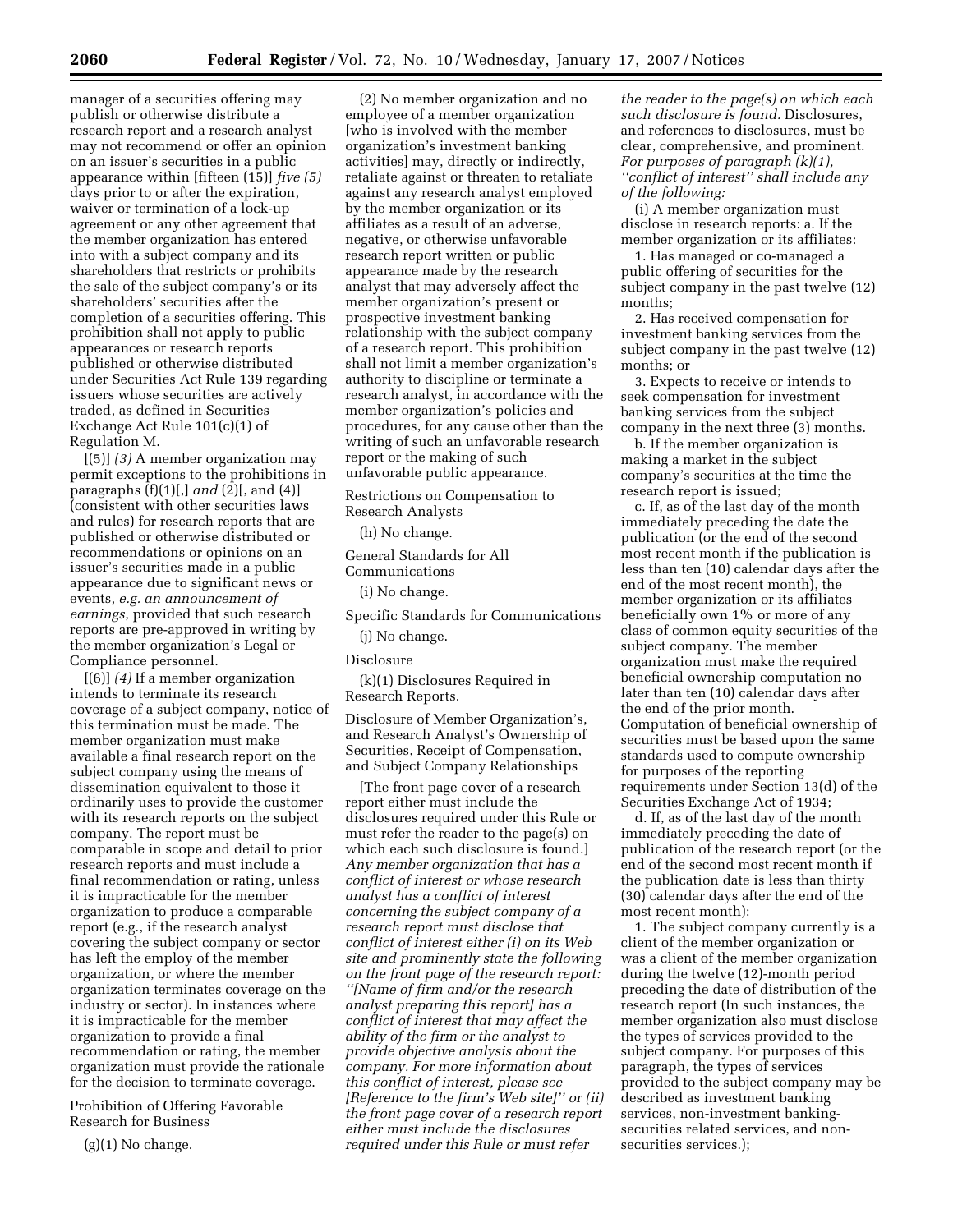2. The member organization received any compensation for products or services other than for investment banking services from the subject company in the past twelve (12) months.

e. If a research report contains a price target, the valuation methods used, and any price objectives must have a reasonable basis and include a discussion of risks;

f. If a research report contains a rating, the meanings of all ratings used by the organization in its ratings system (For example, a member organization might disclose that a ''strong buy'' rating means that the rated security's price is expected to appreciate at least 10% faster than other securities in its sector over the next twelve (12)-month period. Definitions of ratings terms also must be consistent with their plain meaning. Therefore, for example, a ''hold'' rating should not mean or imply that an investor should sell a security.);

g. If a research report contains a rating, the percentage of all securities that the member organization recommends an investor ''buy,'' ''hold,'' or ''sell.'' Within each of the three (3) categories, a member organization must also disclose the percentage of subject companies that are investment banking services clients of the member organization within the previous twelve (12) months (see Rule 472.70 for further information);

h. If a research report contains either a rating or a price target, and the member organization has assigned a rating or price target to the subject company for at least one (1) year, the research report must include a chart that depicts the price of the subject company's stock over time and indicates points at which a member organization assigned or changed a rating or price target. This provision would apply only to securities that have been assigned a rating or price target for at least one (1) year, and need not extend more than three (3) years prior to the date of the research report. The information in the price chart must be current as of the end of the most recent calendar quarter (or the second most recent calendar quarter if the publication date is less than fifteen (15) calendar days after the most recent calendar quarter).

(ii) A member organization must include the following disclosures in research reports:

a. If a research analyst received any compensation:

1. From the subject company in the past twelve (12) months;

2. That is based upon (among other factors) the member organization's overall investment banking revenues.

b. If, to the extent the research analyst or an employee of the member organization with the ability to influence the substance of a research report, knows:

1. The subject company currently is a client of the member organization or was a client of the member organization during the twelve (12)-month period preceding the date of distribution of the research report. In such instances, such member organization also must disclose the types of services provided to the subject company (For purposes of paragraph (k)(1) of this Rule, the types of services provided to the subject company may be described as investment banking services, noninvestment banking-securities related services, and non-securities services.). (For purpose of paragraph (k)(1) of this Rule, an employee of a member organization with the ability to influence the substance of the research report is an employee who, in the ordinary course of that person's duties, has the authority to review the particular research report and to change that research report prior to publication.);

2. That the member organization or any affiliate thereof, received any compensation for products or services other than investment banking services from the subject company in the past twelve (12) months.

(iii) A research analyst and a member organization must disclose in research reports:

a. If, to the extent the research analyst or member organization has reason to know, an affiliate of the member organization received any compensation for products or services other than investment banking services from the subject company in the past twelve (12) months;

1. This requirement will be deemed satisfied if such compensation is disclosed in research reports within thirty (30) days after completion of the most recent calendar quarter, provided that the member organization has taken steps reasonably designed to identify such compensation during that calendar quarter.

2. The member organization and the research analyst will be presumed not to have reason to know whether an affiliate received compensation for other than investment banking services from the subject company in the past twelve (12) months if the member organization maintains and enforces policies and procedures reasonably designed to prevent all research analysts and employees of the member organization with the ability to influence the substance of research reports from,

directly or indirectly, receiving information from the affiliate concerning such compensation.

3. Paragraph 472(k)(1)(iii)a. shall not apply to any subject company as to which the member organization initiated coverage since the beginning of the current calendar quarter.

b. If the research analyst or a household member has a financial interest in the securities of the subject company, and the nature of the financial interest, including, without limitation, whether it consists of any option, right, warrant, futures contract, long or short position;

c. If the research analyst or a household member is an officer, director, or advisory board member of the subject company;

d. Any other actual, material conflict of interest of the research analyst, or member organization, of which the research analyst knows, or has reason to know, at the time the research report is published or otherwise distributed.

When a member organization publishes or otherwise distributes a research report covering six (6) or more subject companies (a ''compendium report'') for purposes of the disclosures required in paragraph (k)(1) of this Rule, the compendium report may direct the reader in a clear and prominent manner as to where the reader may obtain applicable current disclosures. Electronic compendium reports may include a hyperlink to the required disclosures. Paper-based compendium reports must provide either a toll-free number to call or a postal address to write for the required disclosures and may also include a web address of the member organization where the disclosures can be found.

### (k)(2) Disclosures Required in Public Appearances

Disclosure of Member Organization's, and Research Analyst's Ownership of Securities, Receipt of Compensation, and Subject Company Relationships

(i) A research analyst must disclose *the following conflicts of interest* in public appearances:

a. If, as of the last day of the month before the appearance (or the end of the second most recent month if the appearance is less than ten (10) calendar days after the end of the most recent month), the member organization or its affiliates beneficially own 1% or more of any class of common equity securities of the subject company. The member organization must make the required beneficial ownership computation no later than ten (10) calendar days after the end of the prior month.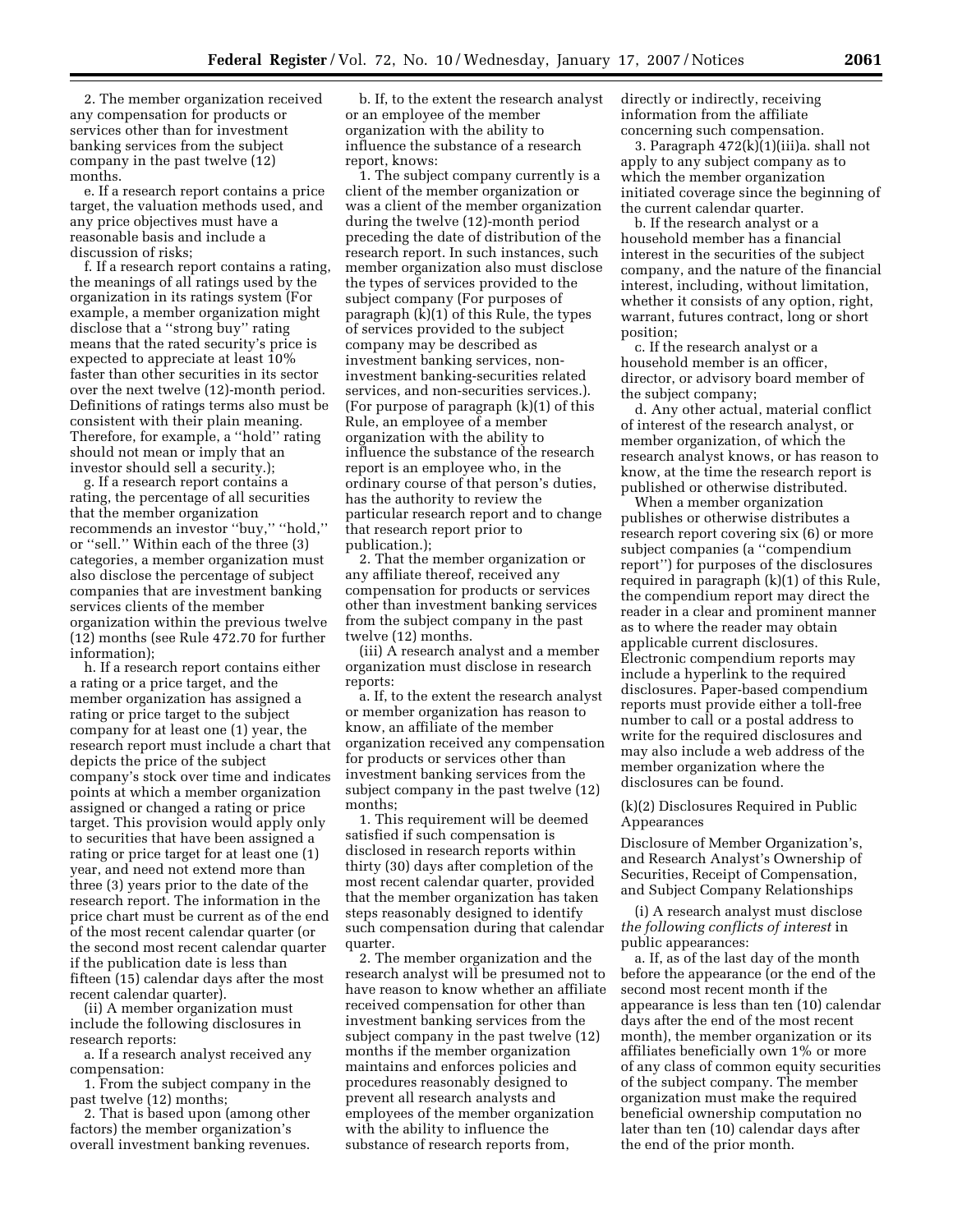Computation of beneficial ownership of securities must be based upon the same standards used to compute ownership for purposes of the reporting requirements under Section 13(d) of the Securities Exchange Act of 1934;

b. If the research analyst or a household member has a financial interest in the securities of the subject company, and the nature of the financial interest, including, without limitation, whether it consists of any option, right, warrant, futures contract, long or short position;

c. If, to the extent the research analyst knows or has reason to know:

1. The subject company currently is a client of the member organization or was a client of the member organization during the twelve (12)-month period preceding the date of the public appearance by the research analyst. In such instances, the research analyst also must disclose the types of services provided to the subject company (For purposes of this paragraph, the types of services provided to the subject company may be described as investment banking services, noninvestment banking-securities related services, and non-securities services.);

2. The member organization or any affiliate thereof, received any compensation from the subject company in the past twelve (12) months.

d. Any other actual, material conflict of interest of the research analyst, or member organization, of which the research analyst knows, or has reason to know, at the time the public appearance is made;

e. If the research analyst or a household member is an officer, director, or advisory board member of the subject company;

f. If the research analyst received any compensation from the subject company in the past twelve (12) months.

# (k)(3) Exceptions to the Required Disclosures

(i) A member organization or a research analyst will not be required to make a disclosure required by Rule  $472(k)(l)(i)a.2.$  and 3.,  $(k)(1)(i)d.1.$ ,  $(k)(1)(ii)b.1,$ , and  $(k)(2)(i)c$ . to the extent such disclosure would reveal material non-public information regarding specific potential future investment banking services transactions of the subject company.

### (k)(4) Third-Party Research Reports

(i) Subject to paragraph  $(k)(4)(ii)$ , if a member organization distributes or makes available research reports produced by another member organization, a non-member organization affiliate of a member

organization, such as a foreign or domestic broker-dealer or investment adviser, or an independent third party, the member organization must accompany the research report with the applicable disclosures, as they pertain to the member organization, that are required by paragraphs (k)(1)(i)c,  $(k)(1)(i)a$ ,  $(k)(1)(i)b$  and  $(k)(1)(iii)d$  of this Rule.

a. A supervisory analyst qualified under NYSE Rule 344 must approve, pursuant to Rule 472(a)(2), by signature or initial any third-party research distributed by a member organization; and

b. A supervisory analyst or qualified person designated pursuant to Rule 342(b)(1) (e.g., a person who has taken and passed the Series 9/10, or another examination acceptable to the Exchange which demonstrates competency relevant to assigned responsibilities, including the Series 24 if taken and passed after July 1, 2001) must review third-party research distributed by a member organization to determine that the disclosures required by Rule  $472(k)(1)(i)c$ ,  $(k)(1)(i)a$ ,  $(k)(1)(i)b$  and (k)(1)(iii)d are complete and accurate, and that the content of the research report is consistent with all applicable standards regarding communications with the public.

(ii) The requirements in paragraph (k)(4)(i) shall not apply to research reports prepared by an independent third party that the member organization makes available to its customers either upon request or through a member organizationmaintained Web site.

Other Communications Activities

(l) No change.

#### Small Firm Exception

(m) The provisions of Rule 472(b)(1)[,] *and* (2) [and (3)] do not apply to member organizations that over the three previous years, on average per year, have participated in ten (10) or fewer investment banking services transactions as manager or co-manager and generated \$5 million or less in gross investment banking services revenues from those transactions. For purposes of this paragraph, the term ''investment banking services transactions'' shall include both debt and equity underwritings but not municipal securities underwritings. Member organizations that qualify for this exemption must maintain records for three (3) years of any communications that, but for this exemption, would be subject to paragraphs (b)(1)[,] *and* (2)[, and (3)] of this Rule.

*\* \* \* Supplementary Material:* 

.10 Definitions

(1) No change.

(2) Research Report—''Research report'' is generally defined as a written or electronic communication which includes an analysis of equity securities of individual companies or industries (*other than an open-end registered investment company that is not listed or traded on an exchange or a public direct participant program*), and provides information reasonably sufficient upon which to base an investment decision. This term does not include:

(a) The following communications, provided that they do not include an analysis, narrative discussion, recommendation or rating of individual securities or issuers:

(1) Reports discussing broad-based indices, e.g. the Russell 2000 or S&P 500 index;

(2) Reports commenting on economic, political or market conditions;

(3) Technical analysis concerning the demand and supply for a sector, index or industry based on trading volume and price;

(4) Statistical summaries of multiple companies' financial data (including listings of current ratings);

(5) Reports that recommend increasing or decreasing holdings in particular industries or sectors; or

(6) Notices of ratings or price target changes, provided that the member organization simultaneously directs the readers of the notice as to where to obtain the most recent research report on the subject company that includes the current applicable disclosures required by this rule and that such research report does not contain materially misleading disclosures, including disclosures that are outdated or no longer applicable;

(b) The following communications, even if they include information reasonably sufficient upon which to base an investment decision or a recommendation or rating of individual securities or companies:

(1) Any communication distributed to fewer than 15 persons;

(2) Periodic reports, solicitations or other communications prepared for investment company shareholders or discretionary investment account clients that discuss individual securities in the context of a fund's or account's past performance or the basis for previously made discretionary investment decisions; or

(3) Internal communications that are not given to customers; and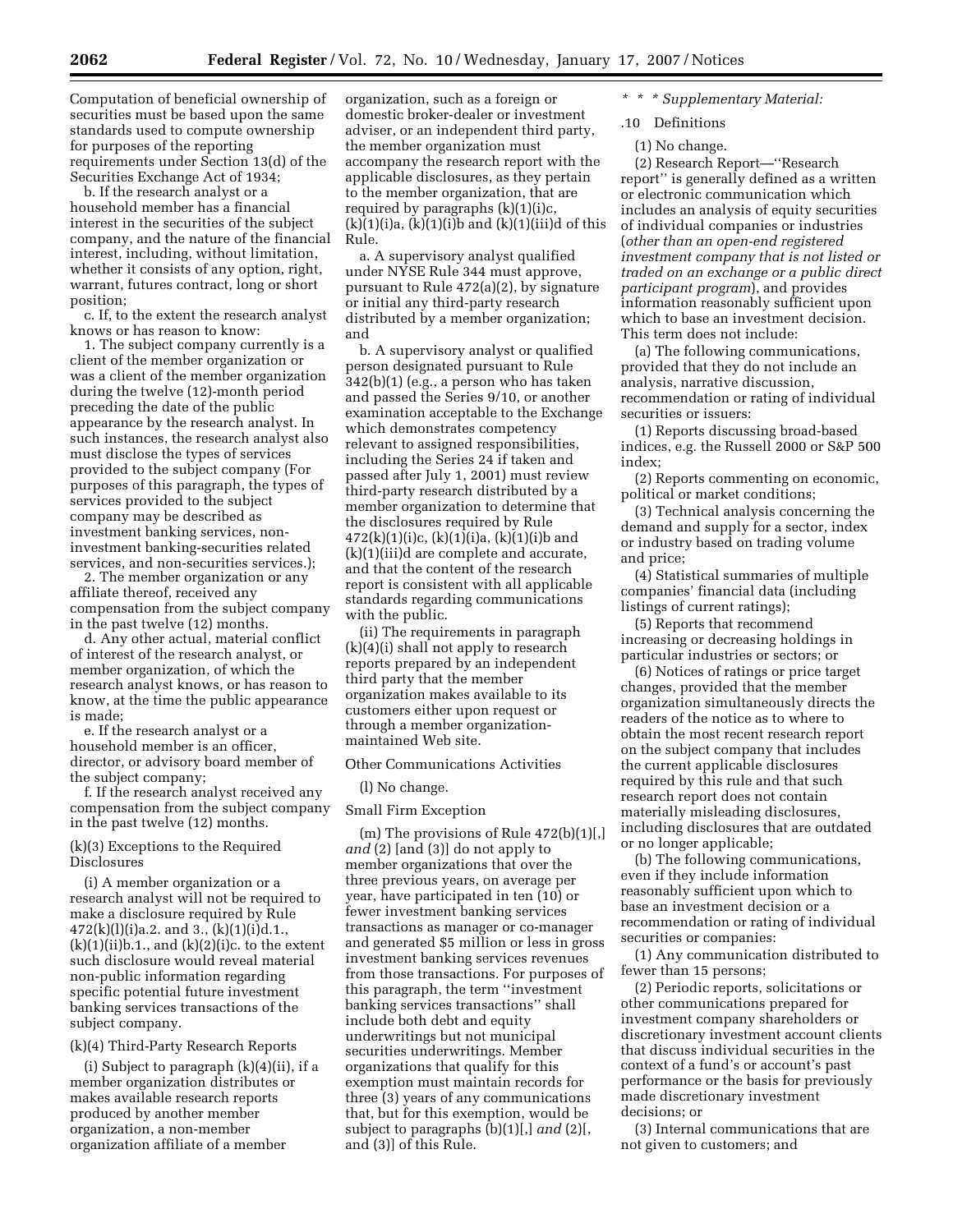(c) Communications that constitute statutory prospectuses that are filed as part of the registration statement.

For purposes of approval by a supervisory analyst pursuant to Rule 472(a)(2), the term research report includes, but is not limited to, a report which recommends equity securities, derivatives of such securities, including options, debt and other types of fixed income securities, single stock futures products, and other investment vehicles subject to market risk.

.10 (3) through (5) No change.

.20 through .30 No change.

.40 For purposes of this Rule, the term ''research analyst'' includes an allied member, associated person or employee of a member organization primarily responsible for, and any person who reports directly or indirectly to such research analyst in connection with, the preparation of the substance of a research report whether or not any such person has the job title of ''research analyst''.

For purposes of this Rule, the term ''household member'' means any individual whose principal residence is the same as the research analyst's principal residence. This term does not include an unrelated person who shares the same residence as a research analyst, provided that the research analyst and unrelated person are financially independent of one another. Paragraphs  $(e)(1), (2), (3), (4)(i), (ii), (iii), (iv)$  and (v), (k)(1)(iii)b., c., and (k)(2)(i)b. and e. apply to any account in which a research analyst has a financial interest, or over which the research analyst exercises discretion or control[, other than an investment company registered under the Investment Company Act of 1940]. The trading restrictions applicable to research analysts and household members (i.e., paragraphs (e)(1), (2), (3), (4)(i), (ii), (iii), (iv) and (v))[;] *shall not include an investment company registered under the Investment Company Act of 1940 over which the research analyst or a household member has discretion or control, provided that the research analyst or household member has no financial interest in such investment company, other than a performance or management fee, and* do not apply to a ''blind trust'' account that is controlled by a person other than the research analyst or research analyst's household member where neither the research analyst nor household member knows of the account's investments or investment transactions.

.50 through .140 No change.

Rule 344. Research Analysts and Supervisory Analysts

Research analysts and supervisory analysts must be registered with, qualified by, and approved by the Exchange.

# *\* \* \* Supplementary Material:*

.10 [For purposes of this Rule, the term ''research analyst'' includes a member, allied member, associated person or employee who is primarily responsible for the preparation of the substance of a research report and/or whose name appears on such report. Such research analysts must pass a qualification examination acceptable to the Exchange.] *For the purposes of this Rule, ''research analyst'' shall mean an associated person whose primary job function is to provide investment research and who is primarily responsible for the preparation of the substance of a research report or whose name appears on the report.* 

.11 For purposes of this Rule, the term ''supervisory analyst'' includes [a member,] *an* allied member or employee who is responsible for preparing or approving research reports under Rule 472(a)(2). In order to show evidence of acceptability to the Exchange as a supervisory analyst, [a member,] *an*  allied member, or employee may do one of the following:

(1) Present evidence of appropriate experience and pass an Exchange Supervisory Analyst Examination (Series 16).

(2) Present evidence of appropriate experience and successful completion of a specified level of the Chartered Financial Analysts Examination prescribed by the Exchange and pass only that portion of the Exchange Supervisory Analyst Examination (Series 16) dealing with Exchange rules on research standards and related matters.

The Exchange publishes a Study Outline for the Research Analyst Examination and the Supervisory Analyst Examination (Series 16).

.12 No change.

#### *B. NASD's Proposed Rule Text*

1050. Registration of Research Analysts

(a) No change.

(b) For the purposes of this Rule 1050, ''research analyst'' shall mean an associated person *whose primary job function is to provide investment research and* who is primarily responsible for the preparation of the substance of a research report or whose name appears on a research report.

(c) through (f) No change. \* \* \* \* \*

2711. Research Analysts and Research Reports

#### (a) Definitions

For purposes of this rule, the following terms shall be defined as provided.

(1) through (6) No Change.

(7) ''Research analyst account'' means any account in which a research analyst or member of the research analyst's household has a financial interest[,] or over which such analyst has discretion or control[, other than an investment company registered under the Investment Company Act of 1940]. *The term ''research analyst account'' shall not include an investment company registered under the Investment Company Act of 1940 over which the research analyst or a member of the research analyst's household has discretion or control, provided that the research analyst or household member has no financial interest in such investment company, other than a performance or management fee.* This term *also shall* [does] not include a ''blind trust'' account that is controlled by a person other than the research analyst or member of the research analyst's household where neither the research analyst nor a member of the research analyst's household knows of the account's investments or investment transactions.

(8) No Change.

(9) ''Research Report'' means any written (including electronic) communication that includes an analysis of equity securities of individual companies or industries[,] *(other than an open-end registered investment company that is not listed or traded on an exchange or a public direct participation program)* and that provides information reasonably sufficient upon which to base an investment decision. This term does not include:

(A) through (C) No Change. (10) No Change.

(b) Restrictions on Relationship With Research Department

(1) No Change.

(2) [Except as provided in paragraph (b)(3), n]*No* employee of the investment banking department or any other employee of the member who is not directly responsible for investment research (''non-research personnel''), other than legal or compliance personnel, may review or approve a research report of the member before its publication.

[(3) Non-research personnel may review a research report before its publication as necessary only to verify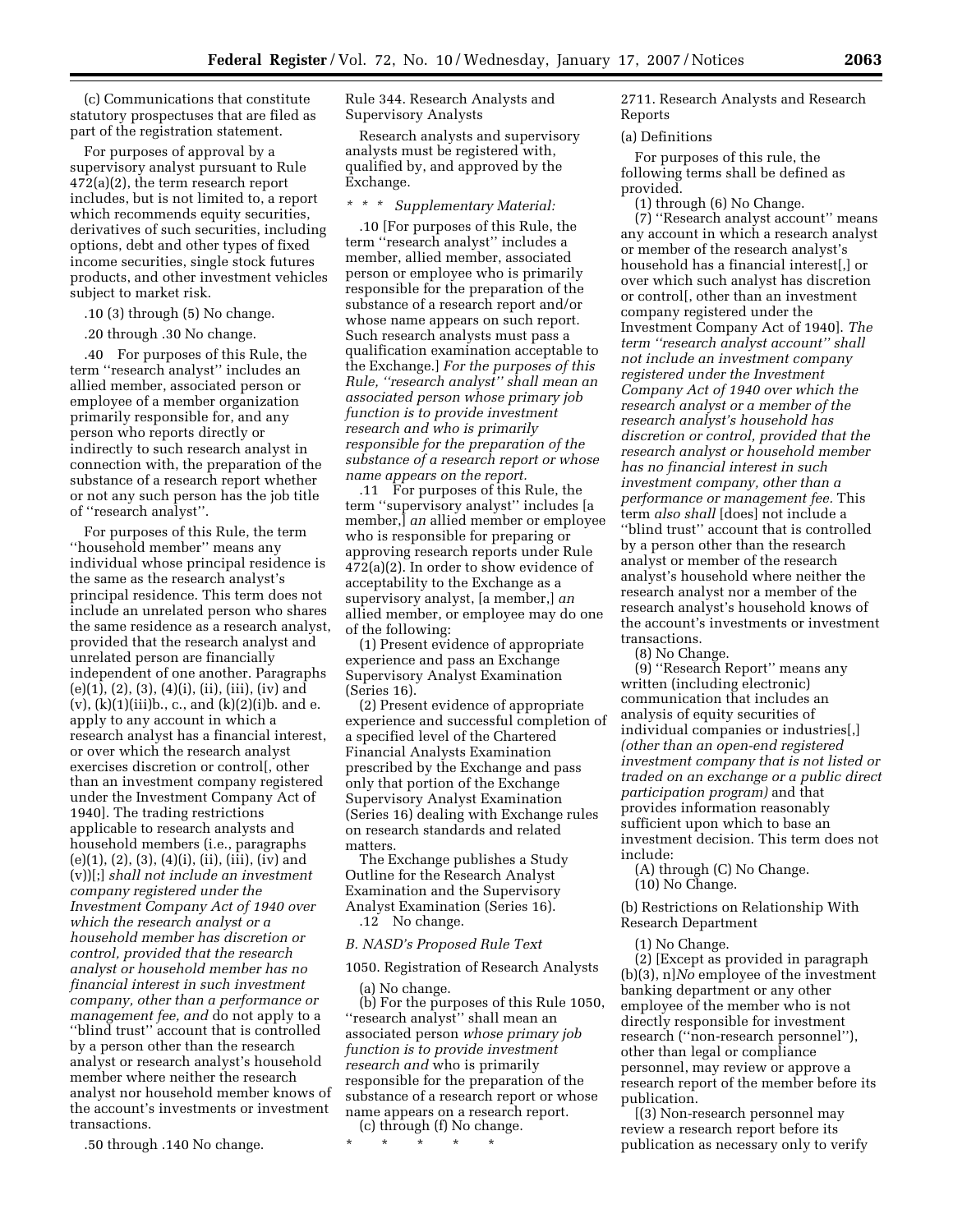the factual accuracy of information in the research report or identify any potential conflict of interest, provided that:]

[(A) Any written communication between non-research personnel and research department personnel concerning the content of a research report must be made either through authorized legal or compliance personnel of the member or in a transmission copied to such personnel; and<sup>1</sup>

[(B) Any oral communication between non-research personnel and research department personnel concerning the content of a research report must be documented and made either through authorized legal or compliance personnel acting as intermediary or in a conversation conducted in the presence of such personnel.]

(c) Restrictions on Communications With the Subject Company

(1) through (4) No Change.

(5) A research analyst is prohibited from directly or indirectly:

(A) No Change.

(B) Engaging in any communication with a current or prospective customer *or internal sales personnel* in the presence of investment banking department personnel or company management about an investment banking services transaction.

(6) through (7) No Change.

(d) through (e) No Change.

(f) Restrictions on Publishing Research Reports and Public Appearances; Termination of Coverage

[(1) No member may publish or otherwise distribute a research report and no research analyst may make a public appearance regarding a subject company for which the member acted as manager or co-manager of:]

 $[(A)$  An initial public offering, for 40 calendar days following the date of the offering; or]

[(B) A secondary offering, for 10 calendar days following the date of the offering; provided that:]

 $[(i)$  Paragraphs  $(f)(1)(A)$  and  $(f)(1)(B)$ will not prevent a member from publishing or otherwise distributing a research report, or prevent a research analyst from making a public appearance, concerning the effects of significant news or a significant event on the subject company within such 40 and 10-day periods, and provided further that legal or compliance personnel authorize publication of that research report before it is issued or authorize the public appearance before it is made; and]

 $[(ii)$  paragraph  $(f)(1)(B)$  will not prevent a member from publishing or

otherwise distributing a research report pursuant to SEC Rule 139 regarding a subject company with ''actively-traded securities,'' as defined in Regulation M, 17 CFR 242.101(c)(1), and will not prevent a research analyst from making a public appearance concerning such a company.]

([2]*1*) No member that has agreed to participate or is participating as an underwriter or dealer [(other than as manager or co-manager)] of an issuer's initial public offering may publish or otherwise distribute a research report or make a public appearance regarding that issuer for 25 calendar days after the date of the offering. *This paragraph will not prevent a member from publishing or otherwise distributing a research report, or prevent a research analyst from making a public appearance, concerning the effects of significant news or a significant event on the subject company within such 25-day period, provided further that legal or compliance personnel authorize publication of that research report before it is issued or authorize the public appearance before it is made.* 

([3]*2*) For purpose[s] of paragraph  $(f)(1)[and (f)(2)],$  the term "date of the offering'' refers to the later of the effective date of the registration statement or the first date on which the security was bona fide offered to the public.

[(4) No member that has acted as a manager or co-manager of a securities offering may publish or otherwise distribute a research report or make a public appearance concerning a subject company 15 days prior to and after the expiration, waiver or termination of a lock-up agreement or any other agreement that the member has entered into with a subject company or its shareholders that restricts or prohibits the sale of securities held by the subject company or its shareholders after the completion of a securities offering. This paragraph will not prevent a member from publishing or otherwise distributing a research report concerning the effects of significant news or a significant event on the subject company within such period, provided legal or compliance personnel authorize publication of that research report before it is issued. In addition, this paragraph shall not apply to the publication or distribution of a research report pursuant to SEC Rule 139 regarding a subject company with "actively traded securities," as defined in Regulation M, 17 CFR 242.101(c)(1), or to a public appearance concerning such a subject company.]

*(3) Any member that has acted as a manager or co-manager of a securities* 

*offering and publishes or otherwise distributes a research report concerning a subject company during a period 15 days prior to and after the expiration, waiver or termination of a lock-up agreement or any other agreement that the member has entered into with a subject company or its shareholders that restricts or prohibits the sale of securities held by the subject company or its shareholders after the completion of a securities offering shall provide with the research report a certification, in such form as prescribed by NASD, stating that the member has a bona fide reason for issuing the research report.* 

([5]*4*) If a member intends to terminate its research coverage of a subject company, notice of this termination must be made. The member must make available a final research report on the subject company using the means of dissemination equivalent to those it ordinarily uses to provide the customer with its research reports on the subject company. The report must be comparable in scope and detail to prior research reports and must include a final recommendation or rating, unless it is impracticable for the member to produce a comparable report (e.g., if the research analyst covering the subject company or sector has left the member or if the member terminates coverage of the industry or sector). If it is impracticable to produce a final recommendation or rating, the final research report must disclose the member's rationale for the decision to terminate coverage.

(g) Restrictions on Personal Trading by Research Analysts

(1) through (4) No Change.

(5) The prohibitions in paragraphs  $(g)(1)$  through  $(g)(3)$  do not apply to a purchase or sale of the securities of[:]

[(A) Any registered diversified investment company as defined under Section (5)(b)(1) of the Investment Company Act of 1940; or ]

[(B)] Any [other] investment fund over which neither the research analyst nor a member of the research analyst's household has any investment discretion or control, provided that *the research analyst and household member are not made aware of the fund's holdings or transactions other than through periodic shareholder reports and sales material based on such reports*[:] *and* 

[(i)] The research analyst accounts collectively own interests representing no more than 1% of the assets of the fund[;].

[(ii) The fund invests no more than 20% of its assets in securities of issuers principally engaged in the same types of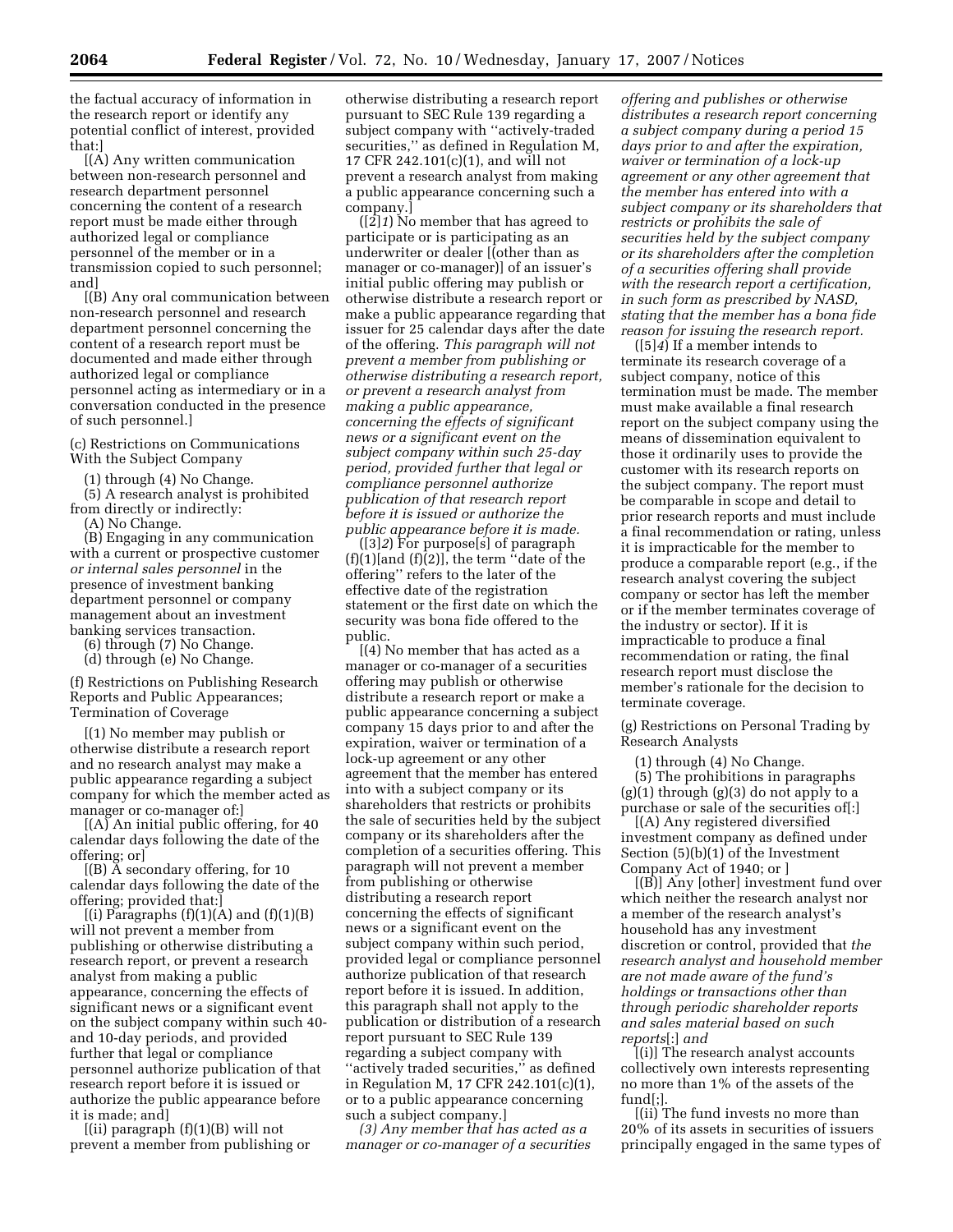business as companies that the research analyst follows; and]

[(iii) If the investment fund distributes securities in kind to the research analyst or household member before the issuer's initial public offering, the research analyst or household member must either divest those securities immediately or the research analyst must refrain from participating in the preparation of research reports concerning that issuer.]

*(6) The prohibitions in paragraphs (g)(1) through (g)(3) do not apply when the following conditions are satisfied:* 

*(A) The research analyst is employed by a member that has adopted an internal policy that prohibits research analysts from owning any securities issued by subject companies for which the research analyst provides coverage and requires those analysts to completely divest themselves of their existing holdings in such securities;* 

*(B) The research analyst abides by a reasonable plan of liquidation under which all securities issued by companies that the analyst follows are to be sold within 120 days of the effective date of the member's policy;* 

*(C) The research analyst files such liquidation plan with the member's legal or compliance department within 15 days of the effective date of the member's policy;* 

*(D) The research analyst receives written approval of the liquidation plan from the member's legal or compliance department prior to the sale of any securities under the plan; and* 

*(E) The member must maintain written records sufficient to document compliance with each liquidation plan approved by its legal or compliance department for three years following the date on which the liquidation plan is approved.* 

([6]*7*) Legal or compliance personnel of the member shall pre-approve all transactions of persons who oversee research analysts to the extent such transactions involve equity securities of subject companies covered by the research analysts that they oversee. This pre-approval requirement shall apply to all persons, such as the director of research, supervisory analyst, or member of a committee, who have direct influence or control with respect to the preparation of the substance of research reports or establishing or changing a rating or price target of a subject company's equity securities.

(h) Disclosure Requirements

(1) [Ownership and Material]*Definition of ''*Conflict of Interest*''*

[A member must disclose in research reports and a research analyst must disclose in public appearances]*For the purposes of paragraph (h)(2), ''conflict of interest'' shall include any of the following:* 

(A) If the research analyst or a member of the research analyst's household has a financial interest in the securities of the subject company, and the nature of the financial interest (including, without limitation, whether it consists of any option, right, warrant, future, long or short position);

(B) If, as of the end of the month immediately preceding the date of publication of the research report or the public appearance (or the end of the second most recent month if the publication date is less than 10 calendar days after the end of the most recent month), the member or its affiliates beneficially own 1% or more of any class of common equity securities of the subject company. Computation of beneficial ownership of securities must be based upon the same standards used to compute ownership for purposes of the reporting requirements under Section 13(d) of the Securities Exchange Act of 1934;

[(C) Any other actual, material conflict of interest of the research analyst or member of which the research analyst knows or has reason to know at the time of publication of the research report or at the time of the public appearance.]

[(2) Receipt of Compensation]

[(A) A member must disclose in research reports:]

([i]*C*) If the research analyst received compensation:

[a.]*(i)* Based upon (among other factors) the member's investment banking revenues; or

[b.]*(ii)* From the subject company in the past 12 months.

([ii]D) If the member or *any* affiliate *of the member*:

[a.]*(i)* Managed or co-managed a public offering of securities for the subject company in the past 12 months;

[b.]*(ii)* Received compensation for investment banking services from the subject company in the past 12 months; or

[c.]*(iii)* Expects to receive or intends to seek compensation for investment banking services from the subject company in the next 3 months.

([iii]E) If ([1]*i*) as of the end of the month immediately preceding the date of publication of the research report (or the end of the second most recent month if the publication date is less than 30 calendar days after the end of the most recent month) or ([2]*ii*) to the

extent the research analyst or an employee of the member with the ability to influence the substance of the research knows:

a. The member received any compensation for products or services other than investment banking services from the subject company in the past 12 months; or

b. The subject company currently is, or during the 12-month period preceding the date of distribution of the research report was, a client of the member. In such cases, the member also must disclose the types of services provided to the subject company. For purposes of this Rule 2711(h)(1), the types of services provided to the subject company shall be described as investment banking services, noninvestment banking securities-related services, and non-securities services.

 $([iv]F)$  If, to the extent the research analyst or an employee of the member with the ability to influence the substance of the research report knows an affiliate of the member received any compensation for products or services other than investment banking services from the subject company in the past 12 months.

([v]*G*) If, to the extent the research analyst or member has reason to know, an affiliate of the member received any compensation for products or services other than investment banking services from the subject company in the past 12 months.

[a.]*(i)* [This]*The* requirement *to disclose this conflict of interest* will be deemed satisfied if such compensation is disclosed in research reports *or on a member's Web site* within 30 days after completion of the last calendar quarter, provided that the member has taken steps reasonably designed to identify any such compensation during that calendar quarter. [This]*The disclosure*  requirement shall not apply to any subject company as to which the member initiated coverage since the beginning of the current calendar quarter.

[b.]*(ii)* The research analyst and the member will be presumed not to have reason to know whether an affiliate received any compensation for products or services other than investment banking services from the subject company in the past 12 months if the member maintains and enforces policies and procedures reasonably designed to prevent the research analysts and employees of the member with the ability to influence the substance of research reports from, directly or indirectly, receiving information from the affiliate concerning whether the affiliate received such compensation.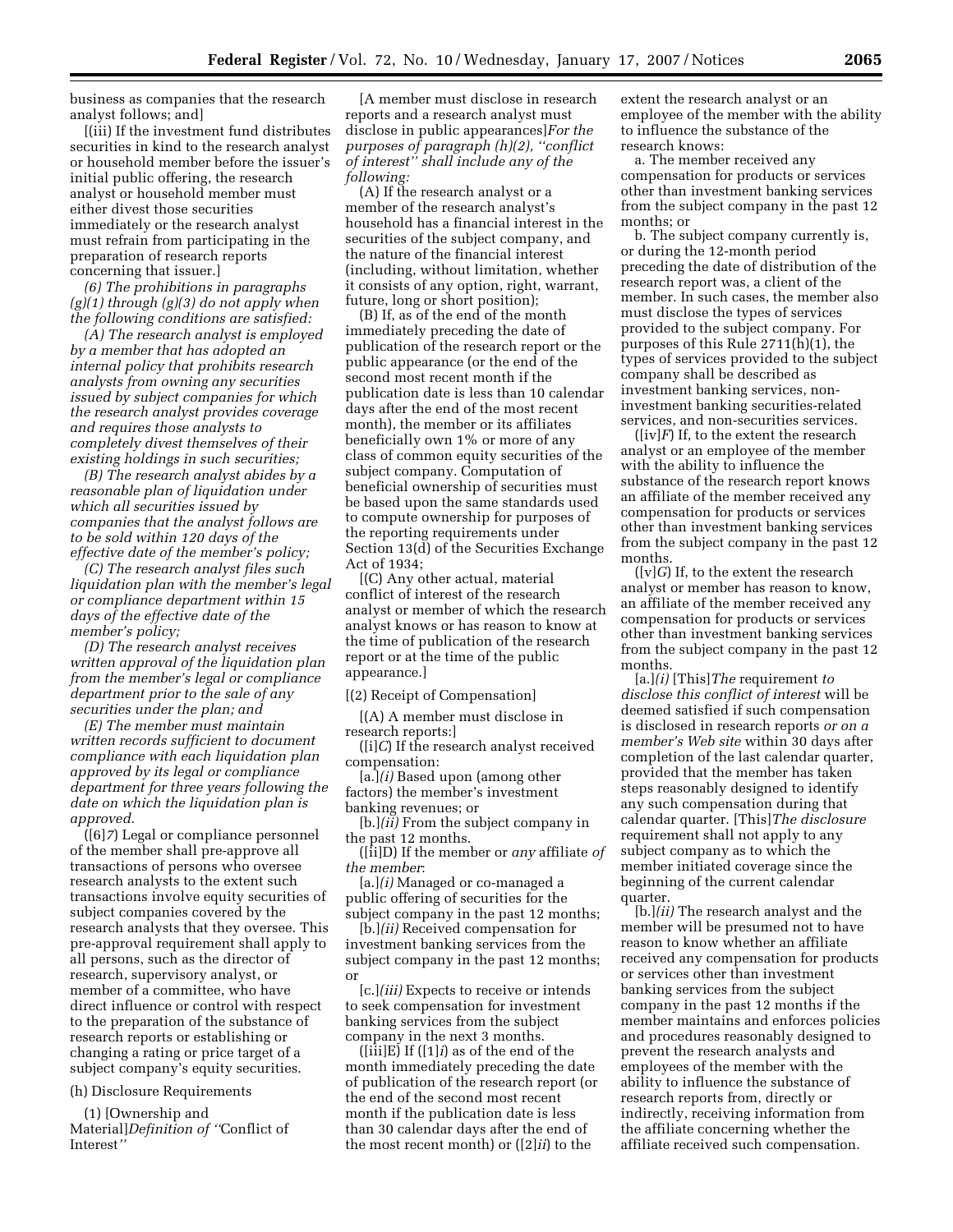*(H) If the research analyst or member of a research analyst's household serves as an officer, director or advisory board member of the subject company.* 

*(I) If the member was making a market in the subject company's securities at the time that the research report was published; and* 

*(J) Any other actual, material conflict of interest of the research analyst or member of which the research analyst knows or has reason to know at the time of publication of the research report or at the time of the public appearance.* 

([vi]*K*) For the purposes of this Rule 2711(h)([2]*1*), an employee of the member with the ability to influence the substance of the research report is an employee who, in the ordinary course of that person's duties, has the authority to review the particular research report and to change that research report prior to publication.

#### *(2) Disclosure of Conflicts of Interest*

*(A) Any member that has a conflict of interest or whose research analyst has a conflict of interest concerning the subject company of a research report must disclose that conflict of interest either:* 

*(i) On its Web site and prominently state the following on the front page of the research report:* 

*''[Name of firm and/or the research analyst preparing this report] has a conflict of interest that may affect the ability of the firm or the analyst to provide objective analysis about the company. For more information about this conflict of interest, please see [Reference to the firm's Web site]'' or* 

*(ii) In the research report in accordance with paragraph (h)(8).* 

(B) A research analyst must disclose in public appearances:

*(i) The conflicts of interest described in paragraphs (h)(1)(A), (B) and (J);* 

(ii) If, to the extent the research analyst knows or has reason to know, the member or any affiliate received any compensation from the subject company in the past 12 months;

(iii) If the research analyst received any compensation from the subject company in the past 12 months; or

([iii]*iv*) If, to the extent the research analyst knows or has reason to know, the subject company currently is, or during the 12-month period preceding the date of distribution of the research report, was, a client of the member. In such cases, the research analyst also must disclose the types of services provided to the subject company, if known by the research analyst*;[*.]*or* 

*(v) If the research analyst or a member of the research analyst's household* 

*serves as an officer, director or advisory board member of the subject company.* 

(C) A member or research analyst will not be required to make a disclosure required by paragraphs *(h)(1)(D)(ii) and*   $(iii)$ [(h)(2)(A)(ii)(b) and (c)], (h)*(1)(E)(b)*[(2)(A)(iii)(b),] or (h)(2)(B)(i*i*) and (*iv*[iii]) to the extent such disclosure would reveal material non-public information regarding specific potential future investment banking transactions of the subject company.

#### [(3) Position as Officer or Director]

[A member must disclose in research reports and a research analyst must disclose in public appearances if the research analyst or a member of the research analyst's household serves as an officer, director or advisory board member of the subject company.]

# ([4]*3*) Meaning of Ratings

If a research report contains a rating, the member must define in the research report the meaning of each rating used by the member in its rating system. The definition of each rating must be consistent with its plain meaning.

### ([5]*4*) Distribution of Ratings

(A) Through (B) No Change. (C) The information that is disclosed under paragraphs (h)([5]*4*)(A) and (h)([5]*4*)(B) must be current as of the end of the most recent calendar quarter (or the second most recent calendar quarter if the publication date is less than 15 calendar days after the most recent calendar quarter) and must reflect the distribution of the most recent ratings issued by the member for all subject companies, unless the most recent rating was issued more than 12 months ago.

(D) The requirements of paragraph (h)([5]*4*) shall not apply to any research report that does not contain a rating.

#### ([6]*5*) Price Chart

If a research report contains either a rating or a price target, and the member has assigned a rating or price target to the subject company's securities for at least one year, the research report must include a line graph of the security's daily closing prices for the period that the member has assigned any rating or price target or for a three-year period, whichever is shorter.

The line graph must:

(A) through (C) No Change.

### ([7]*6*) Price Targets

If a research report contains a price target, the member must disclose in the research report the valuation methods used to determine the price target. Price targets must have a reasonable basis and must be accompanied by a disclosure concerning the risks that may impede achievement of the price target.

# [(8) Market Making

A member must disclose in research reports if it was making a market in the subject company's securities at the time that the research report was published.]

# ([9]*7*) Disclosure Required by Other Provisions

In addition to the disclosure required by this rule, members and research analysts must provide disclosure in research reports and public appearances that is required by applicable law or regulation, including NASD Rule 2210 and the antifraud provisions of the federal securities laws.

### ([10]*8*) Prominence of Disclosure

The disclosures required by this paragraph (h)*, other than those made pursuant to paragraph (h)(2)(A)(i),* must be presented on the front page of research reports or the front page must refer to the page on which disclosures are found. Disclosures and references to disclosures must be clear, comprehensive and prominent.

([11]*9*) Disclosures in Research Reports Covering Six or More Companies

When a member distributes a research report covering six or more subject companies (a ''compendium report''), for purposes of the disclosures required in paragraph (h), *other than those required by paragraph (h)(2),* the compendium report may direct the reader in a clear manner as to where they may obtain applicable current disclosures. Electronic compendium reports may include a hyperlink to the required disclosures. Paper-based compendium reports must provide either a toll-free number to call or a postal address to write for the required disclosures and may also include a web address of the member where the disclosures can be found.

### (1[2]*0*) Records of Public Appearances

Members must maintain records of public appearances by research analysts sufficient to demonstrate compliance by those research analysts with the applicable disclosure requirements under paragraph (h) of this Rule. Such records must be maintained for three years from the date of the public appearance.

# (1[3]*1*) Third-Party Research Reports

(A) Subject to paragraph (h)(1[3]*1*)(B), if a member distributes or makes available any research report that is produced by another member, a non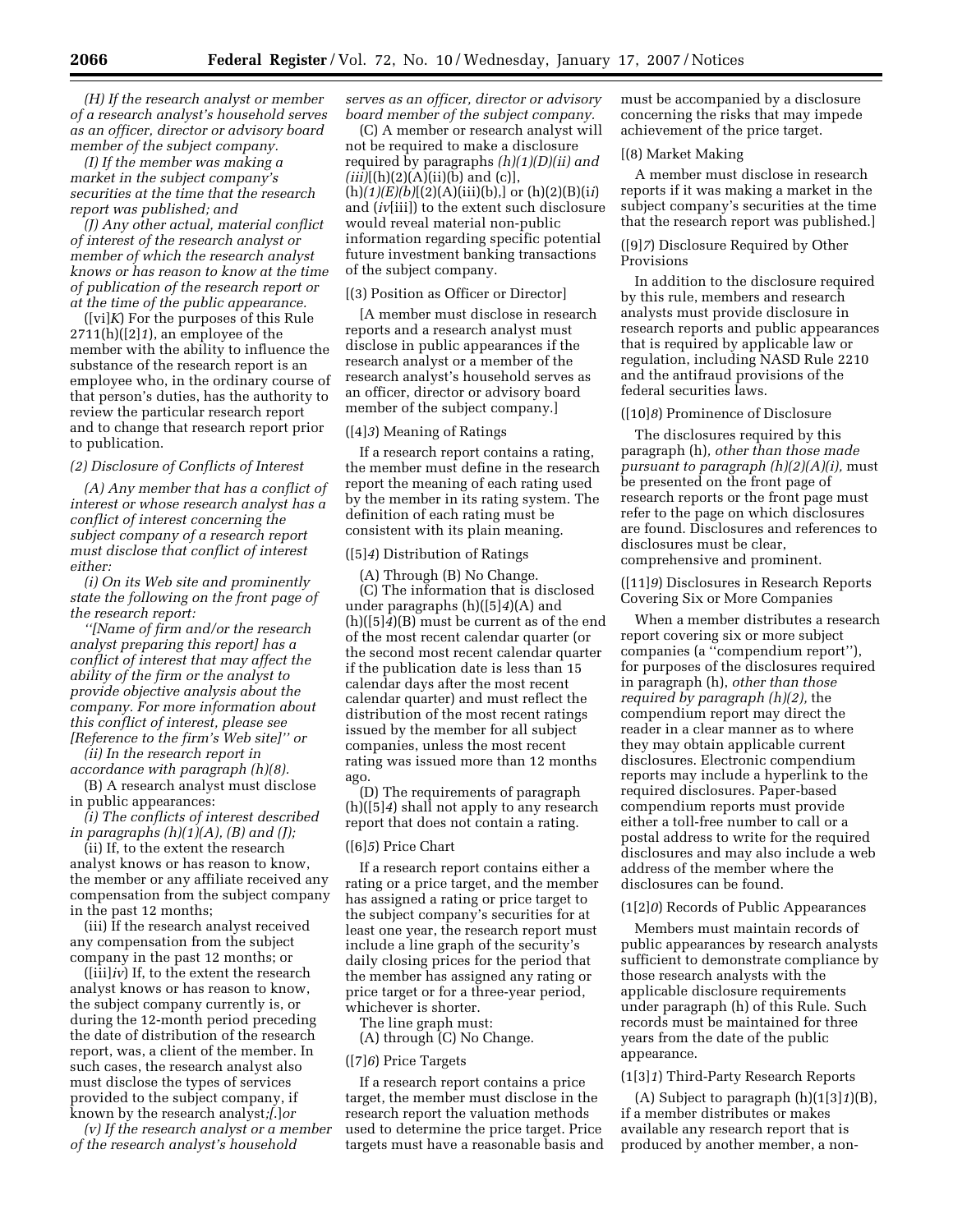member affiliate of the member or an independent third party, the member must accompany the research report with the current applicable disclosures, as they pertain to the member, that are required by paragraphs (h)(1)(B),  $[(h)(1)(C), (h)(2)(A)(ii)$  and  $(h)(8)]$ *(h)(1)(D), (h)(1)(I) and (h)(1)(J)* of this Rule.

(B) The requirements of paragraph  $(h)(1[3]1)(A)$  shall not apply to research reports prepared by an independent third party that the member makes available to its customers either upon request or through a membermaintained Web site.

(C) No Change.

#### (i) Supervisory Procedures

Each member subject to this rule must adopt and implement written supervisory procedures reasonably designed to ensure that the member and its employees comply with the provisions of this rule (including the attestation requirements of Rule  $2711(d)(2)$ , and a senior officer of such a member must [attest] annually [to]*file with the* NASD *Member Regulation Department* by April 1 of each year *an attestation* that it has adopted and implemented those procedures.

# (j) Prohibition of Retaliation Against Research Analysts

No member and no [employee of a member who is involved with the member's investment banking activities]*non-research personnel as defined in paragraph (b)(2)* may, directly or indirectly, retaliate against or threaten to retaliate against any research analyst employed by the member or its affiliates as a result of an adverse, negative, or otherwise unfavorable research report or public appearance written or made by the research analyst that may adversely affect the member's present or prospective investment banking relationship with the subject company of a research report. This prohibition shall not limit a member's authority to discipline or terminate a research analyst, in accordance with the member's policies and procedures, for any cause other than the writing of such an unfavorable research report or the making of such an unfavorable public appearance.

#### (k) No Change

\* \* \* \* \*

# **II. Self-Regulatory Organizations' Statements of the Purpose of, and Statutory Basis for, the Proposed Rule Changes**

In their filings with the Commission, the Exchange and NASD included

statements concerning the purpose of and basis for the proposed rule changes and discussed any comments they received on the proposed rule changes. The text of these statements may be examined at the places specified in Item IV below. The Exchange and NASD have prepared summaries, set forth in sections A, B, and C below, of the most significant aspects of such statements.

*A. Self-Regulatory Organization's Statements of the Purpose of, and Statutory Basis for, the Proposed Rule Changes* 

# 1. NYSE's Purpose

# *Background*

Beginning in 2002, the Exchange and the National Association of Securities Dealers, Inc. implemented a series of rule changes (''SRO Rules'') to improve objectivity and transparency in equity research and provide investors with more reliable and useful information to make investment decisions. The NYSE believes that the rules were intended to restore public confidence in the validity of research and the veracity of research analysts, who are expected to function as unbiased intermediaries between issuers and the investors who buy and sell their securities. According to the NYSE, the trustworthiness of research had eroded due to the pervasive influences of investment banking and other conflicts that had manifest themselves during the market boom of the late 1990s.

Generally, the SRO Rules require clear, comprehensive and prominent disclosure of conflicts of interest in research reports and public appearances by research analysts. The rules further prohibit certain conduct—investment banking personnel involvement in the content of research and determination of analyst compensation, for example when the conflicts are considered too pronounced to be cured by disclosure.

The SROs enacted the research analyst conflict rules in two primary tranches and, more recently, adopted additional amendments prohibiting analysts from participating in road shows. In addition, the SROs supplemented their rulemaking with two joint memoranda that provided interpretive guidance to their members on a number of issues.7 The NASD and NYSE rules and interpretations are virtually identical and are intended to operate uniformly.

On May 10, 2002, the SEC approved the first round of proposed SRO Rules

(''Round 1 Amendments'')—new NASD Rule 2711 (''Research Analysts and Research Reports'') and amendments to NYSE Rules 351 (''Reporting Requirements'') and 472 (''Communications with the Public'') which implemented basic reforms to separate research from investment banking and to provide more extensive disclosure of conflicts of interest in research reports and public appearances.8

On July 29, 2003, the SEC approved a second set of amendments to the SRO Rules (''Round 2 Amendments'') 9 that achieved two purposes. First, the Round 2 Amendments implemented SRO initiatives to further promote analyst objectivity and transparency of conflicts in research reports. Second, the Round 2 Amendments implemented changes mandated by the Sarbanes-Oxley Act of 2002 (''Sarbanes-Oxley'').10 Sarbanes-Oxley required adoption by July 30, 2003 of rules ''reasonably designed to address conflicts of interest that can arise when securities analysts recommend equity securities in research reports and public appearances,'' and set forth certain specific rules to be promulgated. Many of those rules had already been adopted in the first round of SRO rulemaking. The Round 2 Amendments therefore implemented those specific Sarbanes-Oxley rules that did not already exist and conformed the language of the SRO Rules as necessary.

As part of the Round 2 Amendments, the SEC approved rules requiring registration and qualification requirements for research analysts. NYSE Rule 344 requires an associated person who functions as a research analyst on behalf of a member organization to register as such and pass a qualification examination. For the purposes of this requirement, a ''research analyst'' is defined as an associated person or employee who is primarily responsible for the preparation of the substance of a research report and/or whose name appears on such ''research report,'' as that term is defined in NYSE Rule 472.

The SROs jointly developed and implemented the Research Analyst Qualification Examination (Series 86/ 87). The examination consists of an analysis part (Series 86) and a regulatory

<sup>7</sup>*See* NYSE Information Memos 02–26 and 04–10 and *NASD Notices to Members* 02–39 (July 2002) and 04–18 (March 2004).

<sup>8</sup>*See* Securities Exchange Act Release No. 45908 (May 10, 2002), 67 FR 34968 (May 16, 2002) (order approving SR–NASD–2002–021 and SR–NYSE–  $2002 - 09$ ).

<sup>9</sup>*See* Securities Exchange Act Release No. 48252 (July 29, 2003), 68 FR 45875 (Aug. 4, 2003) (order approving SR–NASD–2002–154 and SR–NYSE– 2002–49).

<sup>10</sup>*See* Section 15D(a) of the Act, 15 U.S.C. 78o– 6.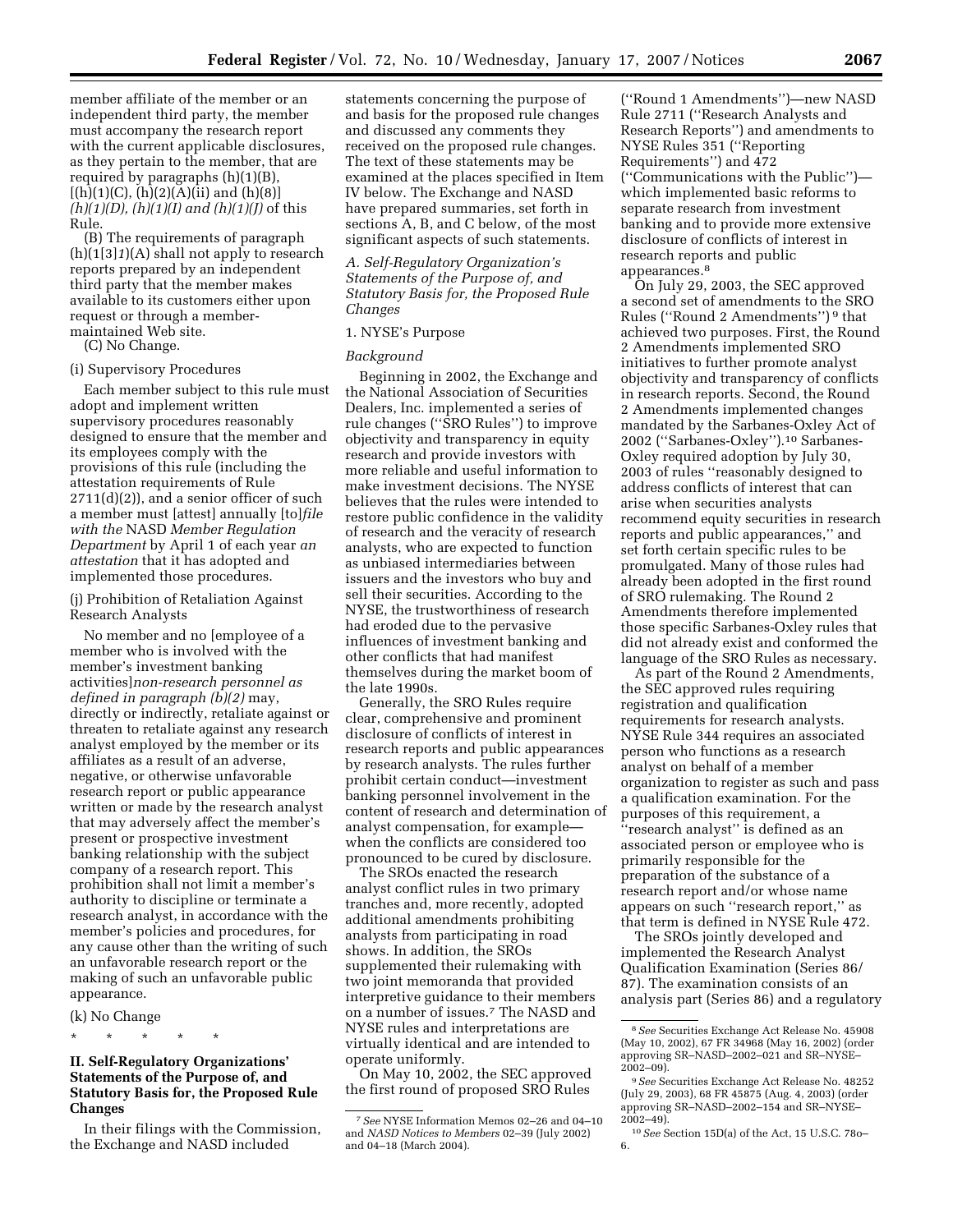part (Series 87). Prior to taking either the Series 86 or 87, a candidate also must have passed the General Securities Registered Representative Examination (Series 7), the Limited Registered Representative Examination (Series 17), or the Canada Module of Series 7 (Series 37 or 38).

The SRO Rules provide three exemptions from the Series 86 examination. First, there is an exemption for research analysts who have passed Levels I and II of the Chartered Financial Analyst (''CFA'') examination and have either (1) completed the CFA Level II within 2 years of application or registration, or (2) functioned as a research analyst continuously since having passed the CFA Level II.11

A second exemption is available to research analysts who have passed Levels I and II of the Chartered Market Technician Examination and produce only ''technical research reports,'' as that term is defined under the SRO Rules.12

A third exemption—from both the Series 86 and Series 87—is available to persons who may be ''associated persons'' of a member who are employed by that member's foreign affiliate but who produce research on behalf of the U.S. member. To be eligible for the exemption, three primary conditions must be met: (1) A foreign analyst must comply with the registration and qualification requirements or other standards in an SRO-approved foreign jurisdiction whose regulatory scheme reflects a recognition of principles that are consonant with the SRO Rules and qualification standards; (2) the U.S. member must apply all of the other SROs rules and other member firm standards to the research produced by the foreign affiliate and foreign research analysts that qualify for, and rely upon, the exemption; and (3) the U.S. member must include a specific disclosure that the research report has been prepared in whole or part by foreign research analysts who may be associated persons of the member who are not registered/ qualified as a research analyst with the NYSE or NASD, but instead have satisfied the registration/qualification requirements or other research-related standards of a foreign jurisdiction that has been recognized for these purposes

by the NYSE and NASD. Currently, the following jurisdictions satisfy the applicable SRO standards noted above: China, Hong Kong, Japan, Malaysia, Singapore, Thailand and the United Kingdom.

On April 21, 2005, the Commission approved an amendment to the SRO Rules that prohibits research analysts from participating in a road show related to an investment banking services transaction and from communicating with current or prospective customers in the presence of investment banking department personnel or company management about such an investment banking services transaction.<sup>13</sup> Additionally, the amendment prohibits investment banking personnel from directing a research analyst to engage in sales and marketing efforts and other communications with a current or prospective customer about an investment banking services transaction.

#### *Joint SRO Report*

As part of its May 2002 order approving new NASD Rule 2711 and amendments to NYSE Rule 472, the SEC noted that it would require NASD and the NYSE to assess the success of the rules after they have been in place for a suitable amount of time. In April 2005, the SEC staff requested a joint comprehensive report on the operation and effectiveness of the rules, together with any recommendations for changes or additions to the rules. The SRO staffs submitted that report to the SEC on December 22, 2005.

The SRO staffs concluded in the report that the SRO Rules have been effective in helping to restore integrity to research by minimizing the influences of investment banking and promoting transparency of other potential conflicts of interest. However, the SRO staffs further expressed their belief that certain changes to the SRO Rules would further improve their effectiveness by striking an even better balance between ensuring objective and reliable research on the one hand and permitting the flow of information to investors and minimizing costs and burdens to members on the other.

In formulating the recommendations for rule changes in the report, the SROs considered extensive data and qualitative feedback regarding the range of activities under the SRO Rules, including examinations, sweeps, enforcement activities, interpretive issues and registration and qualification of research analysts. The SROs also surveyed academic studies and media reports about the impact of the rules; compared the SRO Rules to the provisions of the so-called ''Global Settlement'' among the SROs, the Commission, the North American Securities Administrators Association and ten 14 of the largest investment banks; reviewed industry comment letters; and consulted with various industry representatives. The proposed rule changes would implement the recommendations of the SROs in the SRO report. A discussion of the proposed rule changes is set out below.

# *Exception to Definition of ''Research Report''*

''Research report'' is defined in NYSE Rule  $472.10(2)$  as a "written or electronic communication which includes an analysis of equity securities of individual companies or industries, and provides information reasonably sufficient upon which to base an investment decision.'' The proposed rule change would expressly exclude from the definition of ''research report,'' sales material regarding open-end registered investment companies that are not listed or traded on an exchange and public direct participation programs (''DPPs''). Since these investment companies and DPPs are ''equity securities'' as defined in Section 3(a)(11) 15 of the Exchange Act, related sales material that contains an analysis of those securities and information sufficient upon which to base an investment decision technically is covered by the definition. For the following reasons, the Exchange believes sales material for both types of products should be excluded from the definition of ''research report.''

Sales material regarding investment companies is already subject to a separate regulatory regime, including NASD Rule 2210 and Securities Act Rule 482,16 and all advertisements and sales literature regarding registered investment companies must be filed with the NASD Advertising Regulation Department (the ''Department'') within

<sup>11</sup>*See* Securities Exchange Act Release No. 49464 (March 24, 2004), 69 FR 16628 (March 30, 2004) (order approving SR–NASD–2004–020 and SR– NYSE–2004–03).

<sup>12</sup>*See* Securities Exchange Act Release No. 51240 (February 23, 2005), 70 FR 10451 (March 3, 2005) (notice of immediate effectiveness of SR–NASD– 2005–022 and SR–NYSE–2005–12).

<sup>13</sup>*See* Securities Exchange Act Release No. 51593 (April 21, 2005), 70 FR 22168 (April 28, 2005) (order approving SR–NASD–2004–141 and SR– NYSE–2005–24). As defined under NASD Rule 2711(a)(3) and NYSE Rule 472.20, ''investment banking services'' includes, without limitation, acting as an underwriter in an offering for the issuer; acting as a financial adviser in a merger or acquisition; providing venture capital, equity lines of credit, PIPEs (private investment, public equity transactions), or similar investments; serving as placement agent for the issuer; or acting as a member of a selling group in a securities underwriting.

<sup>14</sup> In August 2004, two additional firms settled with regulators under the same terms as the April 2003 Global Settlement.

<sup>15</sup> 15 U.S.C. 78c(a)(11).

<sup>16</sup> 17 CFR 230.482.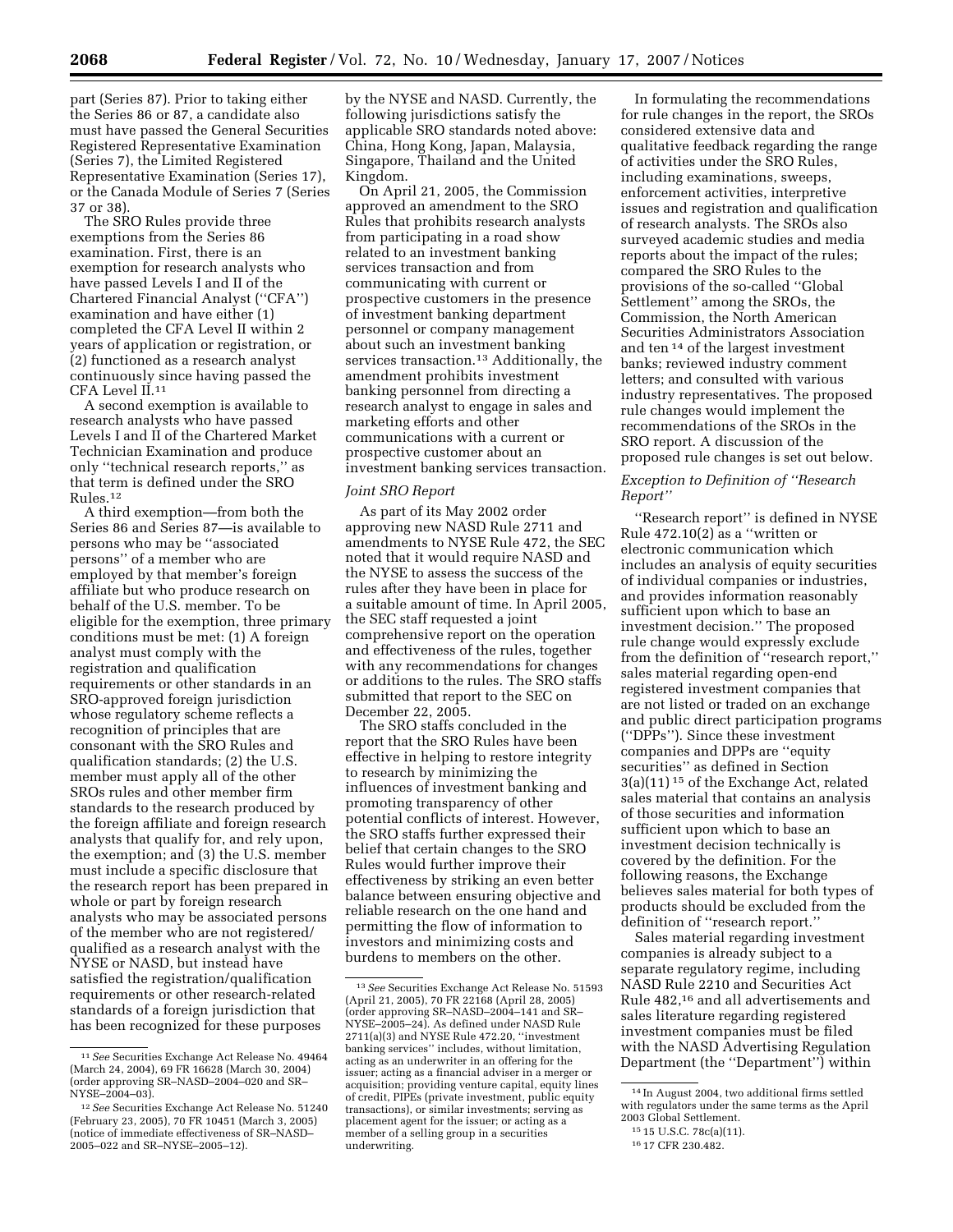ten (10) business days of first use.17 Moreover, the Exchange staff does not believe that the conflicts underpinning the SRO Rules are manifest to the same extent with respect to research on openend investment companies that are not listed or traded on an exchange.

Similarly, the NYSE believes that sales material for public DPPs also do not present the same conflicts of interest or other regulatory concerns as research on exchange-traded securities. Publicly offered DPPs typically are limited partnerships or limited liability companies whose equity interests do not trade on an exchange and do not have an active secondary market. The DPP sponsor generally produces its sales material and sells interests in the DPP during an initial public offering on a best efforts basis. According to the NYSE, this sales material typically consists of ''tombstone'' advertisements whose content is strictly limited under Securities Act Rule 134,18 or supplemental sales literature that must be accompanied or preceded by a prospectus for the DPP. Additionally, unlike equity research, NASD Rule  $2210(c)(2)(B)$  requires members to file advertisements and sales literature concerning public DPPs with the Department within ten business days of first use. Thus, NASD staff review such sales material before or shortly after it is distributed to the public.

Although exchange-traded funds (''ETFs'') are open-end investment companies, they trade on an exchange and therefore those funds would not be excepted from the definition of ''research report.'' The Exchange requests comment on whether ETFs should also be excluded from the definition. In addition, the NYSE believes that NASD Advertising Regulation Department review of registered investment company and public DPP sales material reduces the likelihood that it will contain content that is not fair and balanced.

# *Exception to Registration and Qualification Requirements for Non-Research Personnel That Produce ''Research Reports''*

The SRO Rules, in accordance with the mandates of Sarbanes-Oxley,19 are constructed such that the author of a

communication that meets the definition of a ''research report'' is a ''research analyst,'' irrespective of his or her title or primary job. This prevents firms from circumventing the rules by redirecting through other channels, such as registered representatives or traders, potentially biased research that is not subject to the SRO objectivity safeguards.

The Exchange believes it is important to maintain such communications as research reports subject to the SRO Rules and those principally responsible for their preparation as research analysts. However, the proposed rule changes would create a limited exemption from the NYSE Rule 344 registration requirements for nonresearch personnel that produce research reports. Thus, for example, the registration requirements would not apply to a registered representative who occasionally produces communications that technically meet the definition of a research report and are distributed to fifteen (15) or more clients, or a trader who similarly produced market commentary that included an analysis of an individual security—also considered a research report under NYSE rules.

The Exchange believes that the registration and qualification requirements were intended for those individuals whose principal job function is to produce research, while the balance of the SRO Rules are intended to foster objective analysis of equity securities and transparency of certain conflicts and to provide beneficial information to investors.

# *Restrictions on Investment Banking Department Relationship With Research Department*

Exchange Rule 472(b)(3) permits investment banking and other nonresearch employees, other than legal and compliance personnel, to review a research report before publication only to verify the factual accuracy of information in the report or identify a potential conflict of interest. This provision also requires that an authorized legal or compliance official act as intermediary for all such permissible communications.

The proposed rule changes eliminate the pre-publication review of research by investment banking and other nonresearch personnel, other than by legal and compliance. The NYSE believes that the factual review of a research report by investment banking personnel is unnecessary in light of the numerous other sources available to verify factual information, including the subject company, and only raises concerns

about the objectivity of the report. According to the NYSE, such review may invite pressure on a research analyst from investment banking personnel that could be difficult to monitor. Such factual reviews are not permitted under the terms of the Global Settlement and the Exchange staff is not aware of any evidence that the factual accuracy of research produced by firms subject to the Global Settlement has suffered. Moreover, the NYSE believes that legal and compliance can adequately perform a conflict review without sharing draft research reports with investment banking personnel and other non-research personnel.

### *Restrictions on Publishing Research Reports and Public Appearances*

NYSE Rule 472(f) sets forth ''quiet periods'' during which a member organization is prohibited from publishing or otherwise distributing a research report and a research analyst is prohibited from making a public appearance. These quiet periods apply in two circumstances: (1) After a public offering of securities and (2) before and after the expiration, waiver or termination of a lock-up agreement entered into by a member organization with a subject company that restricts the sale of securities by that company or its shareholders.

With respect to the former, NYSE Rule 472 establishes different quiet periods depending on whether the offering is an initial public offering (''IPO'') or a secondary offering and whether the member organization acted as manager or co-manager or as an underwriter or dealer. In the current NYSE Rule 472, a member organization that acted as a manager or co-manager of an IPO may not publish or otherwise distribute research for 40 calendar days following the date of the offering; all other member organizations that participated as an underwriter or dealer in the offering are subject to a 25-day quiet period. For secondary offerings, a ten-day quiet period applies only to the manager and co-manager of the offering.

NYSE Rule 472(f)(5) contains an exception that permits publication and distribution of research or a public appearance concerning the effects of significant news or a significant event on the subject company during the quiet period. Prior guidance by the Exchange has interpreted this exception to apply only to news or events that have a material impact on, or cause a material change to, a company's operation, earnings or financial condition. There is also an exception in NYSE Rule 472(f)(2) to the secondary offering quiet period, which permits publication or

<sup>17</sup>An advertisement or sales literature concerning a registered investment company that includes a performance ranking or performance comparison of the investment company with other investment companies that is not generally published or are created by the fund or its affiliates must be filed with the Department at least 10 business days prior to first use or publication. NASD Rule 2210(c)(4)(A).

<sup>18</sup> 17 CFR 230.134.

<sup>19</sup>*See* Section 15D of the Act.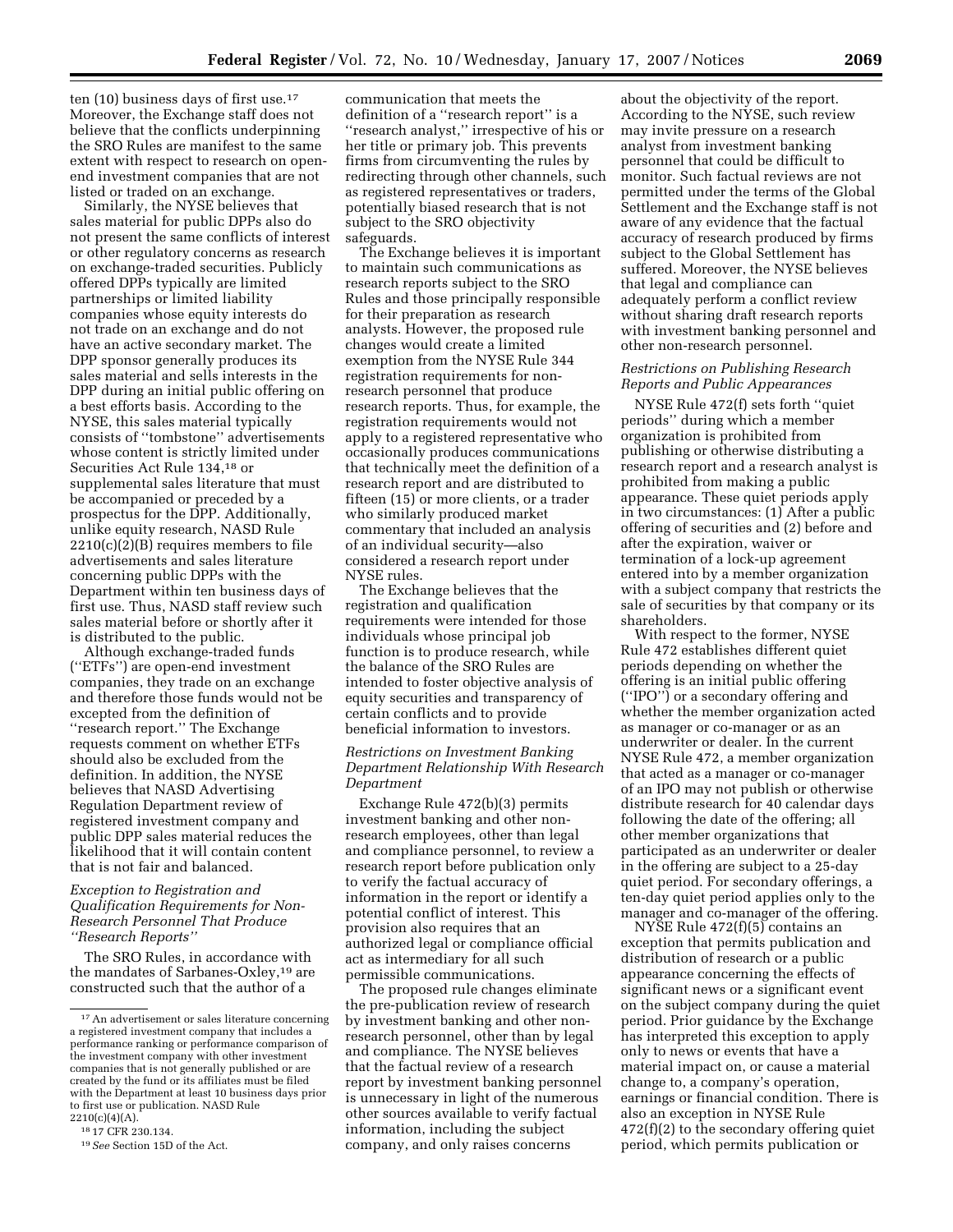distribution of research pursuant to Securities Act Rule 139<sup>20</sup> regarding a subject company with ''actively-traded securities'' as defined in Regulation M of the Act.21

The Exchange proposes several changes to the quiet periods surrounding public offerings and the releases of lock-up agreements:

# (a) *Quiet periods following public offerings of securities*

The proposed rule changes to NYSE Rule 472(f) create a uniform IPO quiet period for all underwriters and dealers participating in the public offering. The amended rule applies a 25-day quiet period to managers, co-managers, underwriters and dealers that participate in an IPO. The NYSE believes that the objectivity and disclosure safeguards of NYSE Rule 472 and other research rule provisions have obviated the need for a longer quiet period for managers and co-managers than other underwriters and dealers participating in an IPO. The NYSE believes that these changes will promote an enhanced flow of valuable information to investors and maintain consistency with SEC regulations.

In addition, the proposed rule changes eliminate quiet periods following a secondary offering. According to the NYSE, the success of the SRO Rules in mitigating research analyst conflicts of interest supports the repeal of the quiet periods following secondary offerings. The NYSE believes this will expand the ability of member organizations to release more information regarding a subject company's prospects and financial condition, without sacrificing the reliability of the research.

### (b) *Quiet periods around releases of lock-up agreements*

The proposed rule changes reduce the quiet period surrounding the expiration, termination or waiver of a lock-up agreement from the current 15-day period to a five-day period. The Exchange believes that some quiet period must be maintained around the release of lock-up agreements because an analyst can conceivably write a research report after an offering with an honestly held positive opinion, but advantageously time the publication of the report for inappropriate reasons. Also, the NYSE believes that absent a quiet period around the expiration, termination or waiver of a lock-up agreement, member organizations may selectively time the issuance of ''booster

shot'' reports intended to raise the stock price of a company just before lockedup shares become freely saleable into the market by a company or its major shareholders. NYSE believes a five-day quiet period strikes a balance between guarding investors against the selective timing of the issuance of research and allowing the prompt dissemination of valuable information flow to the marketplace.

While the Exchange may not have jurisdiction over some of the participants to such agreements (*e.g.,*  the company and its shareholders), it does retain jurisdiction over its member organizations that can issue research and, as such, can limit the potential for any untoward conduct by maintaining this prohibition.

Lastly, the Exchange notes the recent strength of the IPO market and that such offerings generally contain lock-up agreements. Accordingly, the Exchange believes that at this juncture it is appropriate to maintain a form of prohibition absent some compelling empirical data/evidence to the contrary.

#### (c) *Exceptions to quiet periods*

As noted above, Exchange Rule 472(f)(5) contains an exception that permits publication and distribution of research or a public appearance concerning the effects of significant news or a significant event on the subject company during the quiet period, provided the reports are preapproved in writing by legal or compliance personnel. The Exchange has interpreted this exception to apply only to news or events that have a material impact on, or cause a material change to, a company's operations, earnings or financial condition and that generally would trigger the filing requirements of SEC Form 8–K. The Exchange has previously not interpreted the exception to include earnings announcements absent some other significant news or significant event because these announcements generally are not causal events or news items that materially affect a company's operations, earnings or financial condition.

The Exchange believes that an amendment to NYSE Rule 472 is necessary to include earnings announcements in this exception. Accordingly, the proposed rule changes provide that an announcement of earnings is included in the exception to the quiet periods for significant news or events. The NYSE believes that this amendment will promote the flow of potentially important or noteworthy information to the market and investors in a timely manner.22 According to the NYSE, the announcement of a change to earnings estimates or a release of earnings that vary from street expectations will, in many instances, be accompanied by an announcement of some type of causal events. Further, the NYSE believes that earnings announcements and guidance are necessary pipelines of information for research analysts to support the basis of their investment recommendations.

# *Restrictions on Personal Trading by Research Analysts*

NYSE Rule 472(e) generally restricts the trading of securities by research analyst accounts.23 Specifically, the Rule prohibits any research analyst account from:

• Purchasing or receiving any securities before the issuer's initial public offering if the issuer is principally engaged in the same types of business as companies that the research analyst follows;

• Purchasing or selling any security issued by a company that the research analyst follows, or any option or derivative of such a security, for a period beginning thirty (30) days before and ending five (5) days after the publication of a research report concerning the company or a change in a rating or price target of the company's securities; and

• Purchasing or selling any security or option or derivative of such a security in a manner inconsistent with the analyst's most recent recommendation.

NYSE Rule 472(e)(4) includes exceptions to these trading restrictions for certain trades that:

• Are due to unanticipated significant changes in an analyst's personal financial circumstances;

• Occur within the 30-day/five-day trading blackout around the publication of a report if the report is issued due to a significant news event;

• Occur within 30 days after an analyst initiates coverage of a company;

• Involve shares of diversified registered investment companies; and

• Involve interests in an investment fund over which neither the analyst nor a household member has any investment discretion or control, the research analyst accounts collectively own no more than 1% of the fund's assets, and the fund invests no more

<sup>20</sup> 17 CFR 230.139.

<sup>21</sup> 17 CFR 242.101.

<sup>22</sup>*See* Securities Act Release No. 8400 and Securities Exchange Act Release No. 49424 (March 16, 2004), 69 FR 15594 (March 25, 2004).

<sup>23</sup>According to the NYSE, although NYSE Rule 472 does not employ the term ''research analyst account,'' the trading restrictions of NYSE Rule 472(e) and NASD Rule 2711(g) are coterminous. *See*  NYSE Rule 472.40.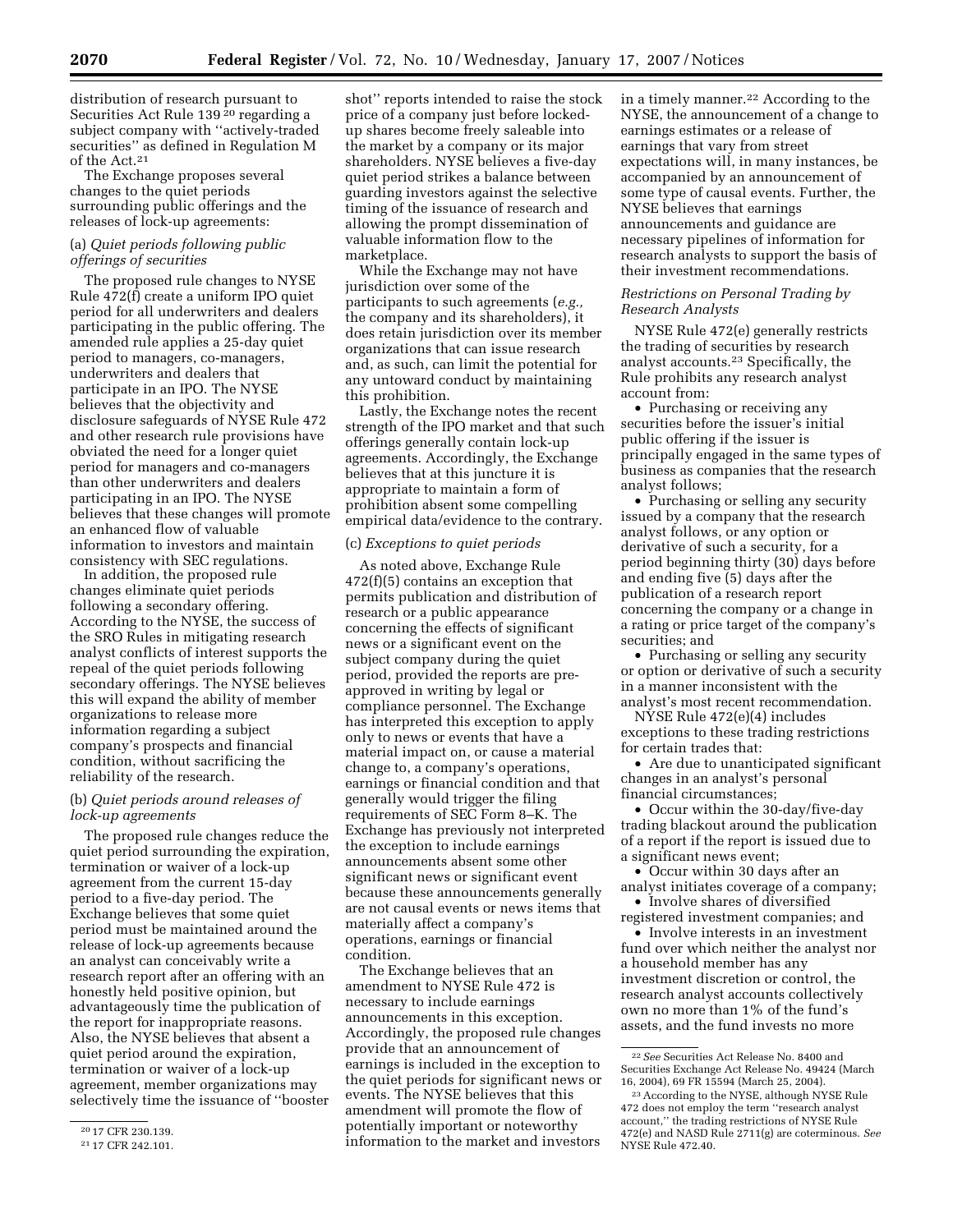than 20% of its assets in securities of issuers principally engaged in the same types of business as companies that the analyst follows.

NYSE Rule 472(e)(5) currently requires legal or compliance personnel to pre-approve all trades of persons who oversee research analysts to the extent such trades involve equity securities of subject companies covered by the analysts they oversee.

The proposed rule changes would revise the exceptions to the personal trading restrictions to create an exemption for member organizations that voluntarily choose to prohibit their analysts from owning shares of the companies they cover. The proposed exemption allows such a firm to adopt policies that permit research analysts to divest their holdings in an orderly and controlled manner with the oversight of the firm's legal and compliance personnel.

With the proposed changes, NYSE Rule 472 allows member organizations that adopt ownership bans to implement the same divestiture procedures, regardless of when they adopted such a policy, that were permitted when NYSE Rule 472 first became effective, to allow analysts to divest their holdings.

NASD has chosen to amend their Rule 2711(g)(5) by expanding the exceptions to the personal trading restrictions for investment funds to include investments in any fund (including a registered diversified investment company), so long as neither the analyst nor a member of his or her household is aware of the fund's holdings or transactions other than through periodic shareholder reports and sales material based on such reports, and provided that the research analyst account owns no more than 1% of the assets of the fund, eliminating the 20% asset diversification threshold. NYSE understands that the NASD reasons that this change will simplify the ability of analysts to invest in, for example, mutual funds and hedge funds that do not disclose their holdings other than through periodic reports or sales material based on such reports. Also, according to the NYSE, NASD reasons that absent discretion or control of an account or the contemporaneous knowledge of the account's transactions, a minimal investment by a research analyst will not influence the analyst to compromise research objectivity to benefit the account.

The Exchange is not proposing to make this change. The Exchange believes that the 20% asset diversification threshold must be retained for an account to be eligible for the exception. The Exchange believes

that maintaining the 20% asset diversification threshold has the potential for limiting possible conflicts of interest in the issuance research reports by analysts with a vested interest in a fund. The Exchange seeks comment on whether to maintain this separate requirement.

#### *Disclosure Requirements*

NYSE Rule 472(k) imposes a number of disclosure requirements on member organization research reports and research analyst public appearances in which the analyst makes a recommendation or offers an opinion concerning an equity security. NYSE Rule 472(k) requires specific disclosures of conflicts of interest, including whether the member organization, the research analyst or a member of the analyst's household has a financial interest in the subject company's securities or the member organization or its affiliates have received compensation from the subject company. NYSE Rule 472(k) also requires a number of nonconflicts related disclosures in research reports, including the meanings of ratings used in the member organization's rating system if the research report contains a rating, the distribution of buy, hold, and sell ratings assigned by the member organization if a research report contains a rating, and a price chart that plots the assignment or changes of the analyst's ratings and price targets for the subject company against the movement of the subject company's stock price over time if the research report contains a rating or a price target. According to the NYSE, the required disclosures must be presented on the front page of research reports or the front page must refer to the page on which the disclosures are found. Electronic research reports may utilize hyperlinks to the disclosures. Disclosures and references to disclosures must be clear, comprehensive and prominent.

The Exchange is concerned that the sheer volume of the disclosures required presently may obscure the overall message that the disclosures are attempting to convey: That the member organization or research analyst faces conflicts of interest with respect to the subject company. The NYSE believes that this problem is compounded by the fact that many member organizations include additional disclosures required by other jurisdictions, as well as sometimes lengthy disclaimers for their own purposes. To better realize the goal of the disclosure requirements, the Exchange believes that it would be more effective and useful to investors to know immediately whether the member

organization or research analyst producing the research report is conflicted, while providing the reader the means to learn more about these conflicts if he or she chooses to do so. The NYSE believes that this disclosure requirement would ensure that investors obtain prominent disclosure that a research-related conflict exists, and would permit investors to find additional information about the conflict on the member organization's Web site.

To that end, the proposed rule changes would amend NYSE Rule 472(k)(1) to permit members, in lieu of publication in the research report itself, to disclose their conflicts of interest by including a prominent warning on the cover of a research report that such conflicts of interest exist, together with information on how the reader may obtain more detail about these conflicts on the member's Web site. This alternative method of disclosure would then require a member to include detailed conflicts information on its Web site. According to the NYSE, member organizations could still opt to make all of the disclosures in the report itself; however, a Web-based disclosure system can effectively alert investors that the firm has a conflict of interest that could affect the objectivity of a research report. The NYSE believes that it also provides a streamlined disclosure alternative by placing disclosures in an accessible and convenient location and minimizes costs for many firms.

Specifically, the proposed rule changes would require any member that has a conflict of interest or whose research analyst has a conflict of interest to state prominently on the front page of the research report the following:

''[Name of firm and/or the research analyst preparing this report] has a conflict of interest that may affect the ability of the firm or the analyst to provide objective analysis about the company. For more information about this conflict of interest, please see [Reference to the firm's Web site].''

According to the NYSE, conflicts of interest, as defined by the proposed rule, include any of the circumstances that currently require disclosure under NYSE Rule  $472(k)(1)$ , including if the research analyst or household member has a financial interest in the subject company; if the member organization owns 1% or more of any class of common equity securities of the subject company; receipt by the member organization of investment banking and other compensation from the subject company or the expectation to seek investment banking compensation; if the member makes a market in the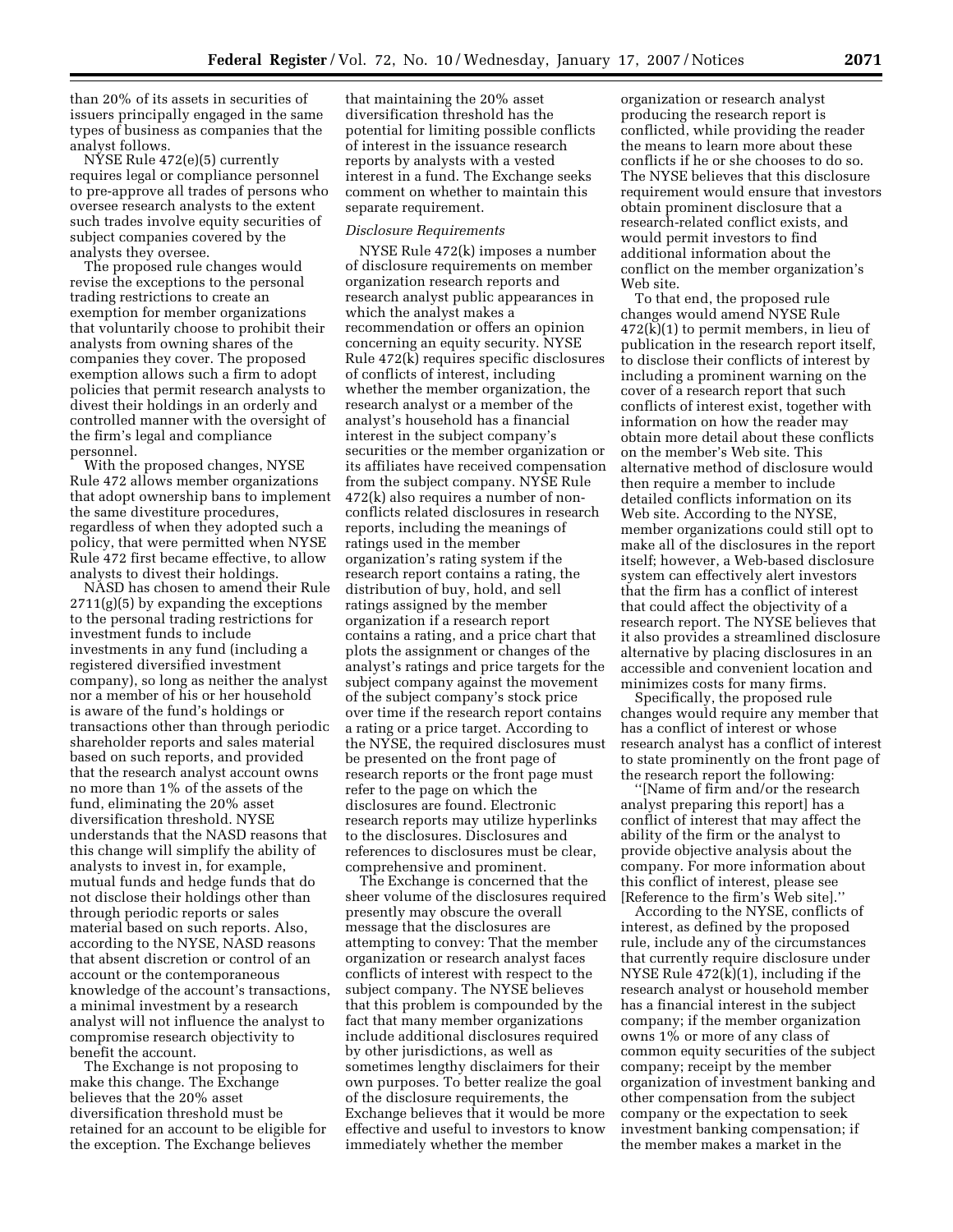subject company's securities; if the research analyst or household member serves as an officer, director or advisory board member of the subject company; and any other actual, material conflict of interest of the research analyst or member organization of which the research analyst knows or has reason to know at the time of publication of the research report.

The proposed amendment would still require the Web-based disclosures concern actual conflicts of interest, rather than the possibility of such conflicts. According to the NYSE, a general ''health warning'' that conflicts of interest ''may or may not'' exist are neither useful nor effective.

The Exchange seeks comment on whether a similar approach could be used for disclosure of conflicts in public appearances.

The proposed rule changes would not permit Web site disclosure for certain other disclosures, such as the meanings of the member's ratings and the price chart showing the subject company's price movements against the analyst's assignments of ratings and price targets, which still require disclosure in the research report. The NYSE believes that these disclosures provide useful information that should be accessible to investors in the report and do not lend themselves easily to the terse material conflict warning that would appear on the cover of the report. Accordingly, they must be readily available to investors in the report itself.

# *Prohibition on Retaliation Against Research Analysts*

NYSE Rule 472(g)(2) prohibits any member organization and any employee of a member organization who is involved with the member organization's investment banking activities from directly or indirectly retaliating against a research analyst as a result of an unfavorable research report or public appearance that may adversely affect the member organization's current or prospective investment banking relationship with a subject company.

The Exchange believes that under no circumstances is retaliation appropriate against a research analyst who expresses his or her genuine beliefs about a subject company. As such, the proposed rule changes extend the retaliation prohibition to all employees, not just those involved in investment banking activities.

#### *Other Changes*

The proposed rule amendments would also make certain other changes. First, the proposal would amend NYSE

Rule 472.40 to clarify that the trading restrictions applicable to research analysts and household members excludes an investment company registered under the Investment Company Act of 1940 over which the research analyst or household member has discretion or control, provided that the research analyst or household member has no financial interest in such investment company, other than a performance or management fee.

Second, the proposed rule changes would amend NYSE Rule 472(b) to extend the prohibition on research analysts from engaging in communications about an investment banking services transaction with a current or prospective customer in the presence of investment banking department personnel or company management to communications with internal sales personnel. This amendment is intended to further mitigate potential conflicts of interest in intra-office communications.

In addition, changes are proposed to delete the term ''member'' as used in NYSE Rule 344 to reflect the recent reorganization of the Exchange.24

The Exchange will announce the effective date of the proposed rule change in an Information Memo to be published no later than 60 days following Commission approval.

### 2. NYSE's Statutory Basis

The statutory basis for the proposed rule changes is Section 6(b)(5) of the Act 25 which requires, among other things, that the rules of the Exchange are designed to prevent fraudulent and manipulative acts and practices, to promote just and equitable principles of trade, to foster cooperation and coordination with persons engaged in regulating, clearing, settling, processing information with respect to, and facilitating transactions in securities, to remove impediments to perfect the mechanism of a free and open market and national market system, and in general to protect investors and the public interest. The Exchange believes that the proposed rule changes will enhance the clarity and consistency of the research analyst rules, thereby facilitating the goals of reducing conflicts of interest and fraudulent and manipulative practices, and providing investors with more objective, reliable information upon which to base investment decisions.

# 3. NASD's Purpose

# *Background*

Beginning in 2002, NASD and the New York Stock Exchange implemented a series of rule changes to improve objectivity and transparency in equity research and provide investors with more reliable and useful information to make investment decisions. The rules were intended to restore public confidence in the validity of research and the veracity of research analysts, who are expected to function as unbiased intermediaries between issuers and the investors who buy and sell their securities. The trustworthiness of research had eroded due to the pervasive influences of investment banking and other conflicts that had manifest themselves during the market boom of the late 1990s.

Generally, the SRO Rules require clear, comprehensive and prominent disclosure of conflicts of interest in research reports and public appearances by research analysts. The rules further prohibit certain conduct—investment banking personnel involvement in the content of research and determination of analyst compensation, for example when the conflicts are considered too pronounced to be cured by disclosure.

The SROs enacted the research analyst conflict rules in two primary tranches and, more recently, adopted additional amendments prohibiting analysts from participating in road shows. In addition, the SROs supplemented their rulemaking with two joint memoranda that provided interpretive guidance to their members on a number of issues.26 The NASD and NYSE rules and interpretations are virtually identical and are intended to operate uniformly.

On May 10, 2002, the SEC approved the first round of SRO Rules (''Round 1 Amendments'')—new NASD Rule 2711(''Research Analysts and Research Reports'') and amendments to NYSE Rules 351 (''Reporting Requirements'') and 472 (''Communications with the Public'')—which implemented basic reforms to separate research from investment banking and to provide more extensive disclosure of conflicts of interest in research reports and public appearances.27 On July 29, 2003, the SEC approved a second set of amendments to the SRO Rules (''Round

<sup>24</sup>*See* Securities Exchange Act Release No. 53382 (February 27, 2006), 71 FR 11251 (March 6, 2006) (order approving SR–NYSE–2005–77). 25 15 U.S.C. 78f(b)(5).

<sup>26</sup>*See NASD Notices to Members* 02–39 (July 2002) and 04–18 (March 2004).

<sup>27</sup>*See* Securities Exchange Act Release No. 45908 (May 10, 2002), 67 FR 34968 (May 16, 2002) (order approving SR–NASD–2002–021 and SR–NYSE–  $2002 - 09$ ).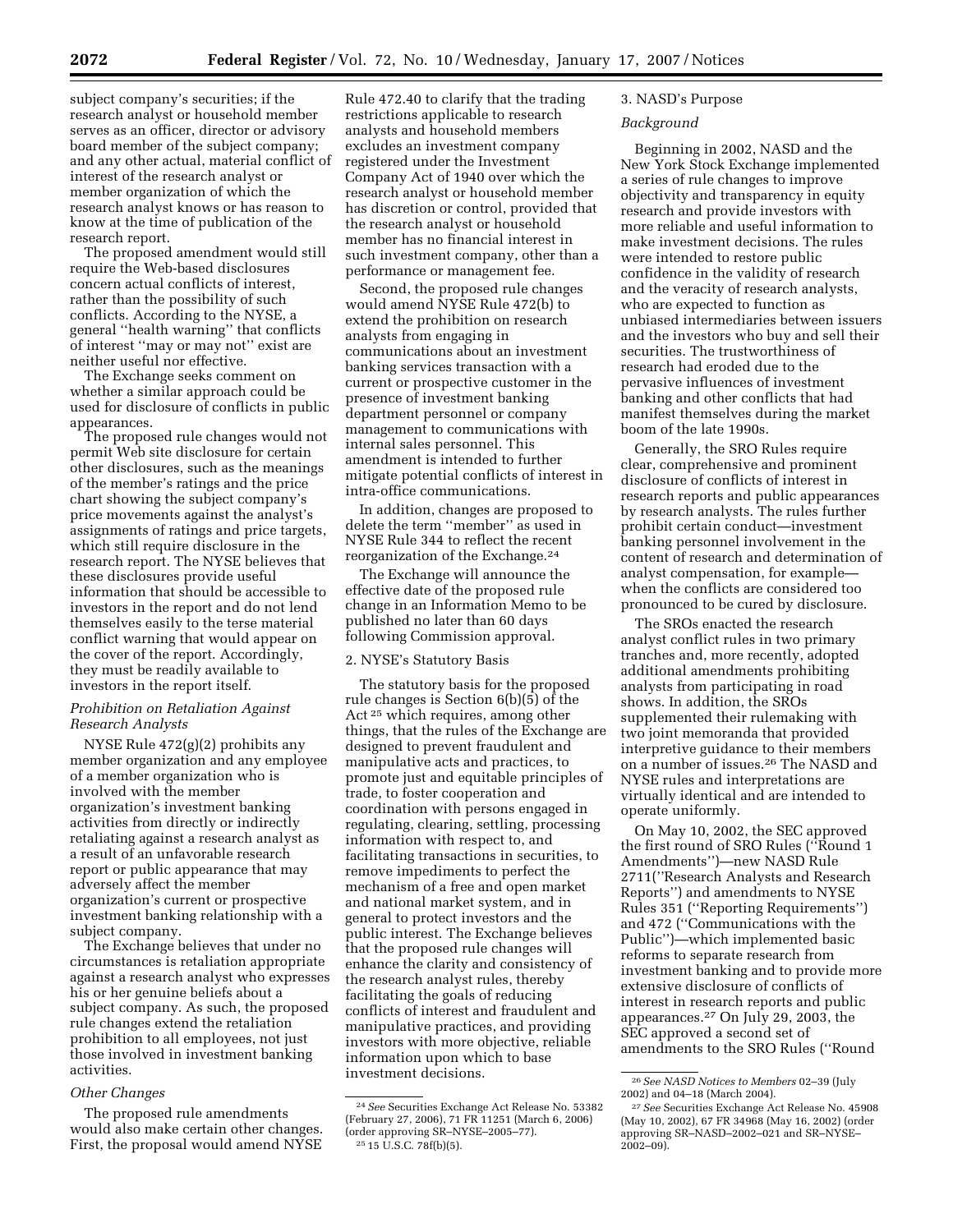2 Amendments'') 28 that achieved two purposes. First, the Round 2 Amendments implemented SRO initiatives to further promote analyst objectivity and transparency of conflicts in research reports. Second, the Round 2 Amendments implemented changes mandated by the Sarbanes-Oxley.29 Sarbanes-Oxley required adoption by July 30, 2003 of rules ''reasonably designed to address conflicts of interest that can arise when securities analysts recommend equity securities in research reports and public appearances,'' and set forth certain specific rules to be promulgated. Many of those rules had already been adopted in the first round of SRO rulemaking. The Round 2 Amendments therefore implemented those specific Sarbanes-Oxley rules that did not already exist and conformed the language of the SRO Rules as necessary.

As part of the Round 2 Amendments, the SEC approved rules requiring registration and qualification of research analysts. NASD Rule 1050 requires an associated person who functions as a research analyst on behalf of a member to register as such and pass a qualification examination. For the purposes of this requirement, a ''research analyst'' is defined as ''an associated person who is primarily responsible for the preparation of the substance of a research report or whose name appears on a 'research report,' '' as that term is defined in NASD Rule 2711.

The SROs jointly developed and implemented the Research Analyst Qualification Examination (Series 86/ 87). The examination consists of an analysis part (Series 86) and a regulatory part (Series 87). Prior to taking either the Series 86 or 87, a candidate also must have passed the General Securities Registered Representative Examination (Series 7), the Limited Registered Representative Examination (Series 17), or the Canada Module of Series 7 (Series 37 or 38).

The SRO Rules provide three exemptions from the Series 86 examination. First, there is an exemption for research analysts who have passed Levels I and II of the Chartered Financial Analyst (''CFA'') examination and have either (1) completed the CFA Level II within 2 years of application or registration, or (2) functioned as a research analyst continuously since having passed the CFA Level II.30 A second exemption is

available to research analysts who have passed Levels I and II of the Chartered Market Technician Examination and produce only ''technical research reports'' as that term is defined under the SRO Rules.<sup>31</sup> A third exemptionfrom both the Series 86 and Series 87 is available to persons who may be ''associated persons'' of a member who are employed by that member's foreign affiliate but who produce research on behalf of the U.S. member. To be eligible for the exemption, three primary conditions must be met: (1) A foreign analyst must comply with the registration and qualification requirements or other standards in an SRO-approved foreign jurisdiction whose regulatory scheme reflects a recognition of principles that are consonant with the SRO Rules and qualification standards; (2) the U.S. member must apply all of the other SROs rules and other member firm standards to the research produced by the foreign affiliate and foreign research analysts that qualify for, and rely upon, the exemption; and (3) the U.S. member must include a specific disclosure that the research report has been prepared in whole or part by foreign research analysts who may be associated persons of the member who are not registered/ qualified as a research analyst with the NYSE or NASD, but instead have satisfied the registration/qualification requirements or other research-related standards of a foreign jurisdiction that have been recognized for these purposes by the NYSE and NASD. Currently, the following jurisdictions satisfy the applicable SRO standards noted above: China, Hong Kong, Japan, Malaysia, Singapore, Thailand and the United Kingdom.

On April 21, 2005, the Commission approved an amendment to the SRO Rules that prohibits research analysts from participating in a road show related to an investment banking services transaction and from communicating with current or prospective customers in the presence of investment banking department personnel or company management about such an investment banking services transaction.32 Additionally, the

32*See* Securities Exchange Act Release No. 51593 (April 21, 2005), 70 FR 22168 (April 28, 2005) (order approving SR–NASD–2004–141 and SR– NYSE–2005–24). As defined under NASD Rule 2711(a)(3) and NYSE Rule 472.20, ''investment banking services'' includes, without limitation, acting as an underwriter or participating in a selling amendment prohibits investment banking personnel from directing a research analyst to engage in sales and marketing efforts and other communications with a current or prospective customer about an investment banking services transaction.

### *Joint SRO Report*

As part of its May 2002 order approving new NASD Rule 2711, the SEC noted that it would require NASD and the NYSE to assess the success of the rules after they have been in place for a suitable amount of time. In April 2005, the SEC staff requested a joint comprehensive report on the operation and effectiveness of the rules, together with any recommendations for changes or additions to the rules. The SRO staffs submitted that report to the SEC on December 22, 2005.

The SRO staffs concluded in the report that the SRO Rules have been effective in helping to restore integrity to research by minimizing the influences of investment banking and promoting transparency of other potential conflicts of interest. However, the SRO staffs further expressed their belief that certain changes to the SRO Rules would further improve their effectiveness by striking an even better balance between ensuring objective and reliable research on the one hand and permitting the flow of information to investors and minimizing costs and burdens to members on the other.

In formulating the recommendations for rule changes in the report, the SROs considered extensive data and qualitative feedback regarding the range of activities under the rule, including examinations, sweeps, enforcement activities, interpretive issues and registration and qualification of research analysts. The SROs also surveyed academic studies and media reports about the impact of the rules; compared the SRO Rules to the provisions of the ''Global Settlement'' among the SROs, the Commission, the North American Securities Administrators Association and ten 33 of the largest investment banks; reviewed industry comment letters; and consulted with various industry representatives. If approved, the proposed rule changes would implement NASD staff's

<sup>28</sup>*See* Securities Exchange Act Release No. 48252 (July 29, 2003), 68 FR 45875 (August 4, 2003) (order approving SR–NASD–2002–154 and SR–NYSE– 2002–49).

<sup>29</sup>*See* Section 15D of the Act, 15 U.S.C. 78o-6. 30*See* Securities Exchange Act Release No. 49464 (March 24, 2004), 69 FR 16628 (March 30, 2004)

<sup>(</sup>order approving SR–NASD–2004–020 and SR– NYSE–2004–03).

<sup>31</sup>*See* Securities Exchange Act Release No. 51240 (February 23, 2005), 70 FR 10451 (March 3, 2005) (notice of immediate effectiveness of SR–NASD– 2005–022 and SR–NYSE–2005–12).

group in an offering for the issuer; acting as a financial adviser in a merger or acquisition; providing venture capital, equity lines of credit, private investment, public equity transactions (PIPEs), or similar investments; or serving as placement agent for the issuer.

<sup>33</sup>*See* SEC Litigation Release No. 18438, 2003 SEC LEXIS 2601 (October 31, 2003). In August 2004, two additional firms settled with regulators under the same terms as the April 2003 Global Settlement.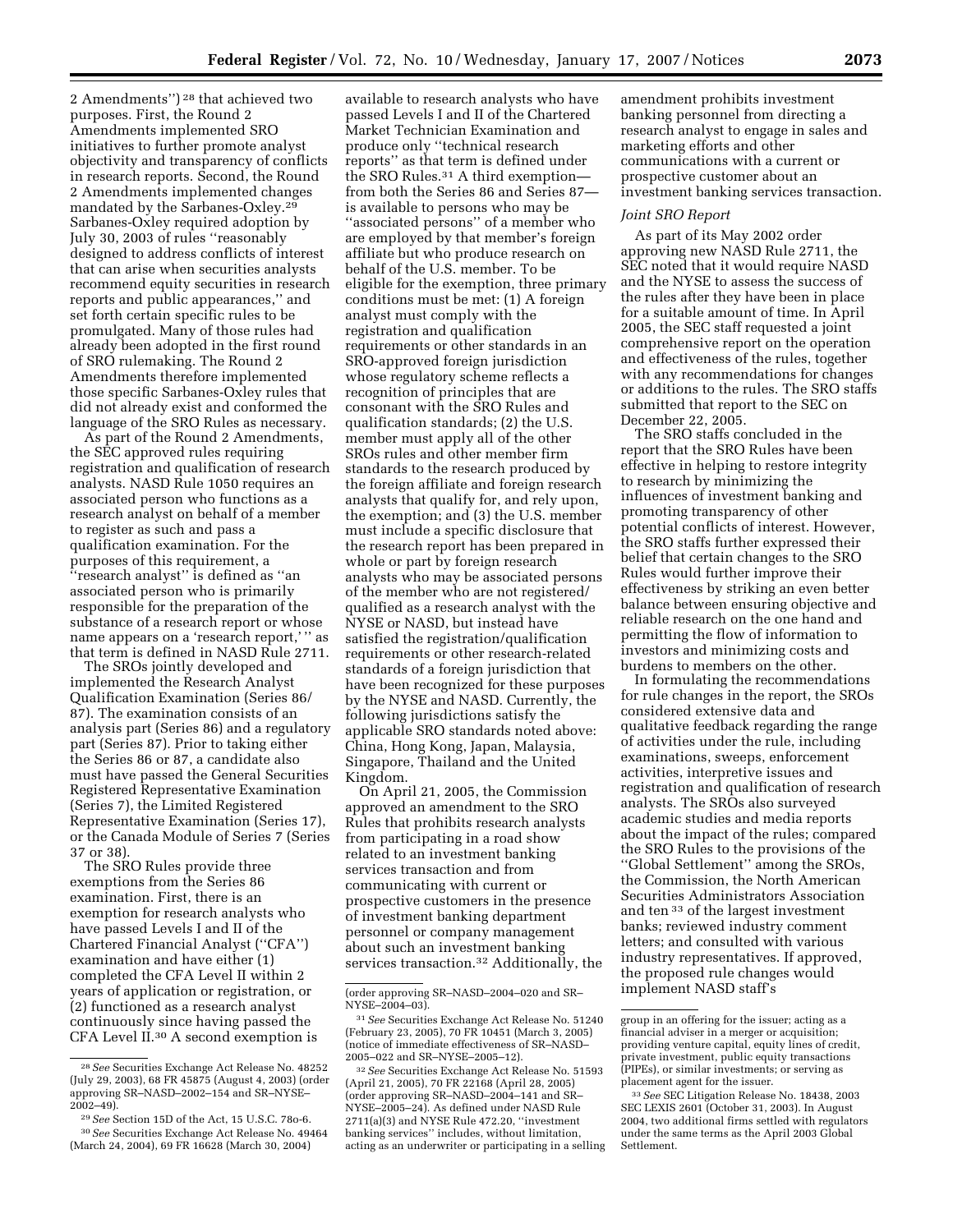recommendations in the SRO report. A discussion of the proposed rule changes is set out below.

# *Exception to Definition of ''Research Report''*

The proposed rule changes would expressly exclude from the definition of ''research report'' sales material regarding open-end registered investment companies that are not listed or traded on an exchange and public direct participation programs (''DPPs''). ''Research report'' is defined in Rule 2711(a)(9) as a ''written (including electronic) communication that includes an analysis of equity securities of individual companies or industries, and that provides information reasonably sufficient upon which to base an investment decision.'' Since these investment companies and DPPs are ''equity securities'' as defined in Section 3(a)(11) of the Securities Exchange Act of 1934, related sales material that contains an analysis of those securities and information sufficient upon which to base an investment decision technically is covered by the definition. For the following reasons, NASD believes sales material for both types of products should be excluded from the definition of ''research report.''

According to NASD, sales material regarding investment companies is already subject to a separate regulatory regime, including NASD Rule 2210 and SEC Rule 482, and all advertisements and sales literature regarding registered investment companies must be filed with the NASD Advertising Regulation Department within ten business days of first use.34 Moreover, the NASD staff does not believe that the conflicts underpinning the SRO Rules are manifest to the same extent with respect to research on open-end investment companies that are not listed or traded on an exchange.

Similarly, NASD believes that sales material for public DPPs also do not present the same conflicts of interest or other regulatory concerns as research on exchange-traded securities. Publicly offered DPPs typically are limited partnerships or limited liability companies whose equity interests do not trade on an exchange and do not have an active secondary market. The DPP sponsor generally produces its

sales material and sells interests in the DPP during an initial public offering on a best efforts basis. This sales material typically consists of ''tombstone'' advertisements whose content is strictly limited under SEC Rule 134, or supplemental sales literature that must be accompanied or preceded by a prospectus for the DPP. Additionally, unlike equity research, NASD Rule  $2210(c)(2)(B)$  requires members to file advertisements and sales literature concerning public DPPs with the Department within ten business days of first use. Thus, NASD staff reviews such sales material before or shortly after it is distributed to the public.

Although ETFs are open-end investment companies, they trade on an exchange and therefore those funds would not be excepted from the definition of ''research report.'' NASD requests comment on whether ETFs should also be excluded from the definition. In addition, NASD believes that NASD Advertising Regulation Department review of registered investment company and public DPP sales material reduces the likelihood that it will contain content that is not fair and balanced.

# *Exception to Registration and Qualification Requirements for Non-Research Personnel that Produce ''Research Reports''*

The SRO Rules, in accordance with the mandates of Sarbanes-Oxley, are constructed such that the author of a communication that meets the definition of a ''research report'' is a ''research analyst,'' irrespective of his or her title or primary job. NASD believes that this prevents firms from circumventing the rules by redirecting through other channels, such as registered representatives or traders, potentially biased research that is not subject to the SRO objectivity safeguards.

NASD believes it is important to maintain such communications as ''research reports'' subject to the rules and those principally responsible for their preparation as ''research analysts.'' However, the proposed rule changes would create a limited exemption from the NASD Rule 1050 registration requirements for non-research personnel that produce research reports. Thus, for example, the registration requirements would not apply to a registered representative who occasionally produces communications that technically meet the definition of a research report and are distributed to 15 or more clients, or a trader who similarly produced market commentary that included an analysis of an

individual security—also considered a research report under NASD rules. NASD believes that the registration and qualification requirements were intended for those individuals whose principal job function is to produce research, while the balance of the SRO Rules are intended to foster objective analysis of equity securities and transparency of certain conflicts and to provide beneficial information to investors.

# *Restrictions on Investment Banking Department Relationship With Research Department*

Currently, NASD Rule 2711(b) permits investment banking and other non-research employees, other than legal and compliance personnel, to review a research report before publication only to verify the factual accuracy of information in the report or identify a potential conflict of interest. The rule further requires that an authorized legal or compliance official act as intermediary for all such permissible communications.

The proposed rule change would eliminate paragraph (b)(3) of NASD Rule 2711 that permits pre-publication review of research by investment banking and other non-research personnel, other than by legal and compliance. NASD believes that review of facts in a report by investment banking and other non-research personnel is unnecessary in light of the numerous other sources available to verify factual information, including the subject company, and only raises concerns about the objectivity of the report. According to NASD, such review may invite pressure on a research analyst from such personnel that could be difficult to monitor. Such factual review is not permitted under the terms of the Global Settlement, and NASD staff is not aware of any evidence that the factual accuracy of research produced by Global Settlement firms has suffered. Moreover, NASD believes that legal and compliance can adequately perform a conflict review without sharing draft research reports with investment banking or other nonresearch personnel.

# *Restrictions on Publishing Research Reports and Public Appearances*

NASD Rule 2711(f) sets forth ''quiet periods'' during which a member is prohibited from publishing or otherwise distributing a research report and a research analyst is prohibited from making a public appearance. These quiet periods apply in two circumstances: (1) After a public offering of securities and (2) before and

<sup>34</sup>An advertisement or sales literature concerning a registered investment company that includes a performance ranking or performance comparison of the investment company with other investment companies that is not generally published or is created by the fund or its affiliates must be filed with the NASD Advertising Regulation Department at least ten business days prior to first use or publication. NASD Rule 2210(c)(4)(A).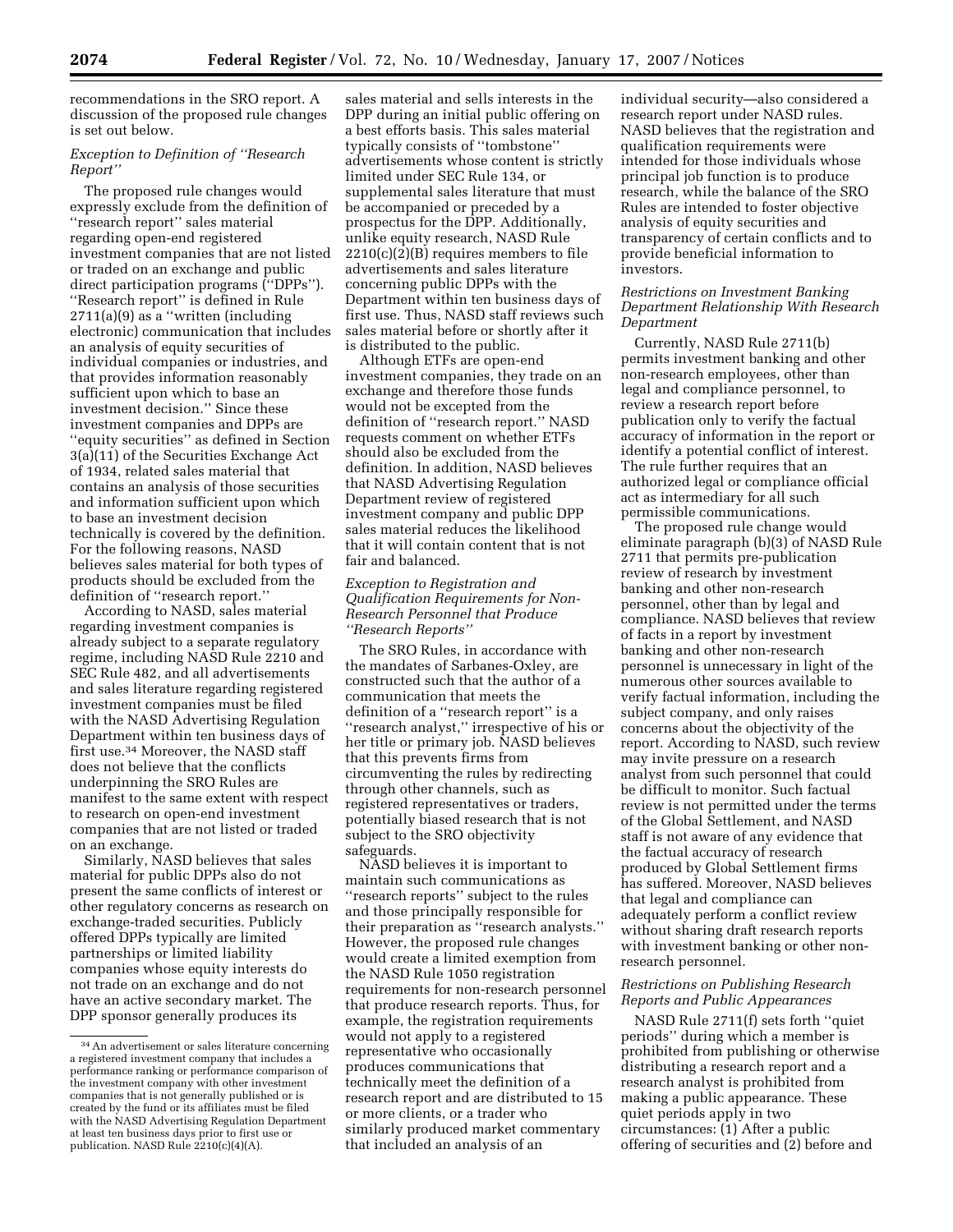after the expiration, waiver or termination of a lock-up agreement entered into by a member with a subject company that restricts the sale of securities by that company or its shareholders.

With respect to the former, NASD Rule 2711(f) establishes different quiet periods depending on whether the offering is an IPO or secondary offering and whether the member acted as manager or co-manager. A member that acted as a manager or co-manager of an IPO may not publish or otherwise distribute research for 40 calendar days following the date of the offering; all other members that participated as an underwriter or dealer in the offering are subject to a 25-day quiet period. A tenday quiet period applies only to the manager and co-manager of a secondary offering.

NASD Rule 2711(f) contains an exception that permits publication and distribution of research or a public appearance concerning the effects of ''significant news or a significant event on the subject company'' during the quiet period. The SRO staffs have interpreted this exception to apply only to news or events that have a material impact on, or cause a material change to, a company's operation, earnings or financial condition. Another exception to the secondary offering quiet period permits publication or distribution of research pursuant to SEC Rule 139 regarding a subject company with ''actively-traded securities'' as defined in SEC Regulation M.

The proposed rule changes would make several changes to the quiet period requirements surrounding public offerings and lock-up expirations. First, the proposed rule changes would unify the IPO quiet periods for all underwriters and dealers participating in the offering. As such, the proposed rule change would amend the rules to apply a 25-day quiet period to managers, co-managers, underwriters and dealers that participate in an IPO. NASD believes that the lengthier quiet period for managers and co-managers was intended to allow other voices to publicly analyze and value a subject company before managers and comanagers—those members vested with the greatest interest in seeing the stock price of the subject company go up weighed in with their reports and public appearances. According to NASD, at the time this provision was enacted, it had been commonplace for managers and co-managers to initiate coverage with a positive rating on a company they just brought public, irrespective of whether the stock price had already risen well beyond the public offering price.

However, NASD recently has observed more circumstances in which managers and co-managers have been neutral or even negative with their initial post-quiet period report based on price appreciation or other factors. Accordingly, NASD believes that the objectivity safeguards of the SRO Rules and the certification requirement of SEC Regulation AC have obviated the need for a longer quiet period for managers and co-managers than other underwriters and dealers participating in an IPO. NASD also believes the change would promote more information flow to investors and consistency in rule application.

For some of the same reasons, the proposed rule changes would eliminate the quiet periods following a secondary offering. Coupled with the protections of SEC Regulation AC and other SRO Rule provisions, NASD believes that repeal of this provision would advance the SEC's purpose in its Securities Offering Reform rules 35 to increase the flow of information to investors about issuers, without sacrificing the reliability of the research. Along those lines, the existing SRO Rules already provide exceptions for research reports on issuers with ''actively-traded securities'' as defined in SEC Regulation M.

Second, the proposed rule changes would eliminate the quiet periods around the expiration, waiver or termination of a lock-up agreement provided, as discussed below, that members provide an additional certification, similar to Regulation AC, to having a bona fide reason for issuing research during such periods. According to NASD, the quiet periods surrounding lock-up releases are intended to prevent abusive ''booster shot'' reports by members to raise the stock price of a company just before previously lockedup shares become freely saleable into the market by a company or its major shareholders.

While NASD remains concerned that these periods pose heightened concerns about biased research, the changes to internal structure of investment banks and the other safeguards imposed by the current rules appear to have addressed these concerns and obviate the need for a quiet period that inhibits the flow of information to the marketplace. NASD has observed, for example, that negative information about a subject company is sometimes released by that company during the quiet periods, but the quiet periods prevent some members from providing analysis of this negative

35*See* Securities Act Release No. 8591 (July 19, 2005), 70 FR 44722 (August 3, 2005).

information to investors in a timely fashion. NASD believes that elimination of the quiet periods around lock-ups will permit such information to flow to investors without sacrificing the overall objectivity of the research.36

NASD Rule 2711(f) would continue to require a reasonable basis for any recommendation or price target and the valuation method used to determine a price target, while SEC Regulation AC requires certification that any such recommendation or price target is genuinely held. Accordingly, NASD believes that an effective alternative to the quiet periods would be to require that members provide an additional certification, similar to Regulation AC, to having a bona fide reason for issuing research within 15 days before and after a lock-up expiration and was not otherwise issued for any reason pertaining to conditioning the market price of the security that was the subject of the research report. NASD would set forth the language of the certification in a *Notice to Members* upon approval of the proposed rule change.

In the Joint Report, NYSE recommends an alternative proposal to reduce the duration of the quiet periods and expand the exception for research concerning the effects of significant news or a significant event on the subject company to include earnings related announcements. NASD believes its proposal is a more viable means to ensure timely information flow to investors than such an alternative approach. As the SROs have previously noted in their March 2004 joint interpretive memorandum, earnings announcements do not generally fall within the exception because ''an earnings announcement itself generally is not a causal event or news item that materially affects a company's operations, earnings or financial condition.'' NASD believes that a carveout for earnings related announcements could lead to lock-up expirations timed to coincide with such announcements many of which are scheduled regularly—thereby essentially negating the quiet period altogether. NASD believes that this is problematic because the significant news exception applies not only to quiet periods around lockup expirations, but also to the quiet periods after an IPO and the blackout

 $\rm ^{36}NASD$  believes that practical limitations inhibit effective administration of the provision. Most notably, NASD rules do not require lock-up agreements, and NASD often has no jurisdiction over parties to them, including the subject company and its non-member shareholders. NASD therefore cannot always be the arbiter of whether certain facts constitute, for example, a waiver or termination of a lock-up—a significant impediment to our ability to enforce this provision.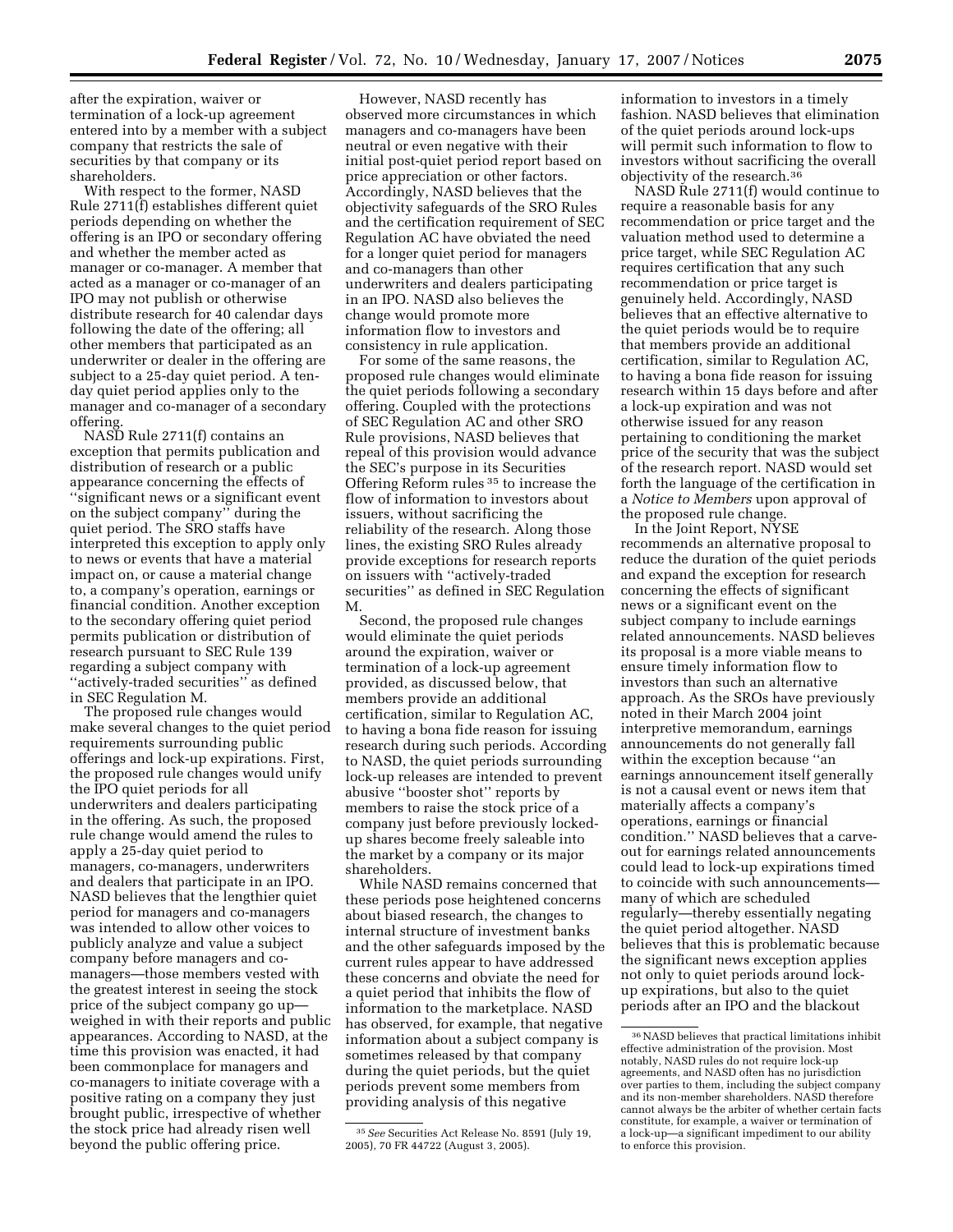periods during which analysts are prohibited from trading in securities they cover.

# *Restrictions on Personal Trading by Research Analysts*

NASD Rule 2711(g) generally restricts the trading of securities by ''research analyst accounts.'' 37 Specifically, the rule prohibits any research analyst account from:

• Purchasing or receiving any securities before the issuer's initial public offering if the issuer is principally engaged in the same types of business as companies that the research analyst follows;

• Purchasing or selling any security issued by a company that the research analyst follows, or any option or derivative of such a security, for a period beginning 30 days before and ending five days after the publication of a research report concerning the company or a change in a rating or price target of the company's securities; and

• Purchasing or selling any security or option or derivative of such a security in a manner inconsistent with the analyst's most recent recommendation.

NASD Rule 2711(g) includes certain limited exceptions to these trading restrictions.

The proposal would make two principal changes to the personal trading restrictions. First, the proposed rule changes would revise the exceptions to the personal trading restrictions for investment funds in paragraph (g)(5). Under the proposed rule changes, the personal trading restrictions would not apply to investments in any fund (including a registered diversified investment company), so long as neither the analyst nor a member of his or her household is aware of the fund's holdings or transactions other than through periodic shareholder reports and sales material based on such reports, and provided that the research analyst account owns

no more than 1% of the assets of the fund.

NASD believes that this change would simplify the ability of analysts to invest in, for example, mutual funds and hedge funds that do not disclose their holdings other than through periodic reports or sales material based on such reports. According to NASD, absent discretion or control of an account or the contemporaneous knowledge of the account's transactions, a minimal investment by a research analyst will not influence the analyst to compromise research objectivity to benefit the account. NASD understands that NYSE is proposing to retain the 20% asset diversification threshold to be eligible for the exception. NASD seeks comment on whether to maintain that separate requirement.

Second, the proposed rule changes would create an exemption for firms that voluntarily choose to prohibit their analysts from owning shares of the companies they cover. The exemption would provide a means for analysts at such firms to divest their holdings without violating the blackout period and trading against recommendation prohibitions.

The exemption would allow such a firm to adopt policies that permit research analysts to divest their holdings in an orderly and controlled way with the oversight of the firm's legal and compliance personnel. The SROs permitted firms to allow their analysts to divest their holdings in the same manner when the rule first became effective by delaying for a certain time period implementation of the personal trading restrictions for firms that wished to ban ownership. With the recommended change, NASD Rule 2711(g) would allow firms that adopt ownership bans to implement the same divestiture procedures regardless of when they adopted such a policy.

### *Disclosure Requirements*

NASD Rule 2711(h) imposes a number of disclosure requirements on member research reports and research analyst public appearances in which the analyst makes a recommendation or offers an opinion concerning an equity security. NASD Rule 2711(h) requires specific disclosures of conflicts of interest, including where the member firm, the research analyst or a member of the analyst's household has a financial interest in the subject company's securities or the member or its affiliates have received compensation from the subject company. NASD Rule 2711(h) also requires a number of other disclosures in research reports that are not directly related to conflicts of

interest with the subject company, including the meanings of ratings used in the member's rating system, the distribution of buy, hold, and sell ratings assigned by the member, and a price chart that plots the assignment or changes of the analyst's ratings and price targets for the subject company against the movement of the subject company's stock price over time. The required disclosures must be presented on the front page of research reports or the front page must refer to the page on which the disclosures are found. Electronic research reports may utilize hyperlinks to the disclosures. Disclosures and references to disclosures must be clear, comprehensive and prominent.

According to NASD, these required disclosures promote transparency and provide important information to enable investors to assess the value of the research in making their investment decision. However, NASD believes that it would be equally effective and useful for investors to know immediately whether the member firm or research analyst producing the research report is conflicted, while providing the reader the means to learn more about these conflicts if he or she chooses to do so.

To that end, the proposed rule changes would amend the rules to permit members, in lieu of publication in the research report itself, to disclose their conflicts of interest by including a prominent warning on the cover of a research report that such conflicts of interest exist, together with information on how the reader may obtain more detail about these conflicts on the member's Web site. This alternative method of disclosure would then require a member to include detailed conflicts information on its Web site. Members could still opt to make all of the disclosures in the report itself; however, NASD believes that a Webbased disclosure system would be at least as effective and would minimize costs for many firms.

Specifically, the proposed rule changes would require any member that has a conflict of interest or whose research analyst has a conflict of interest to state prominently on the front page of the research report the following:

[Name of firm and/or the research analyst preparing this report] has a conflict of interest that may affect the ability of the firm or the analyst to provide objective analysis about the company. For more information about this conflict of interest, please see [Reference to the firm's Web site].

The proposed rule changes would define ''conflict of interest'' to include any of the circumstances that currently require disclosure under NASD Rule

 $^{37}\rm{NASD}$  Rule 2711(a)(7) defines the term ''research analyst account'' to include any account in which a research analyst or member of the analyst's household has a financial interest, or over which the analyst has discretion or control, other than an investment company registered under the Investment Company Act of 1940. The proposed rule change would clarify that this definition is intended to except from the definition those registered investment companies that are managed by a research analyst or member of the research analyst's household, provided that the research analyst or household member has no financial interest in such investment other than a performance or management fee. *See* infra page 46. The term does not include a ''blind trust'' account that is controlled by a person other than the research analyst or household member and neither the analyst nor any household member knows of the account's investments or investment transactions.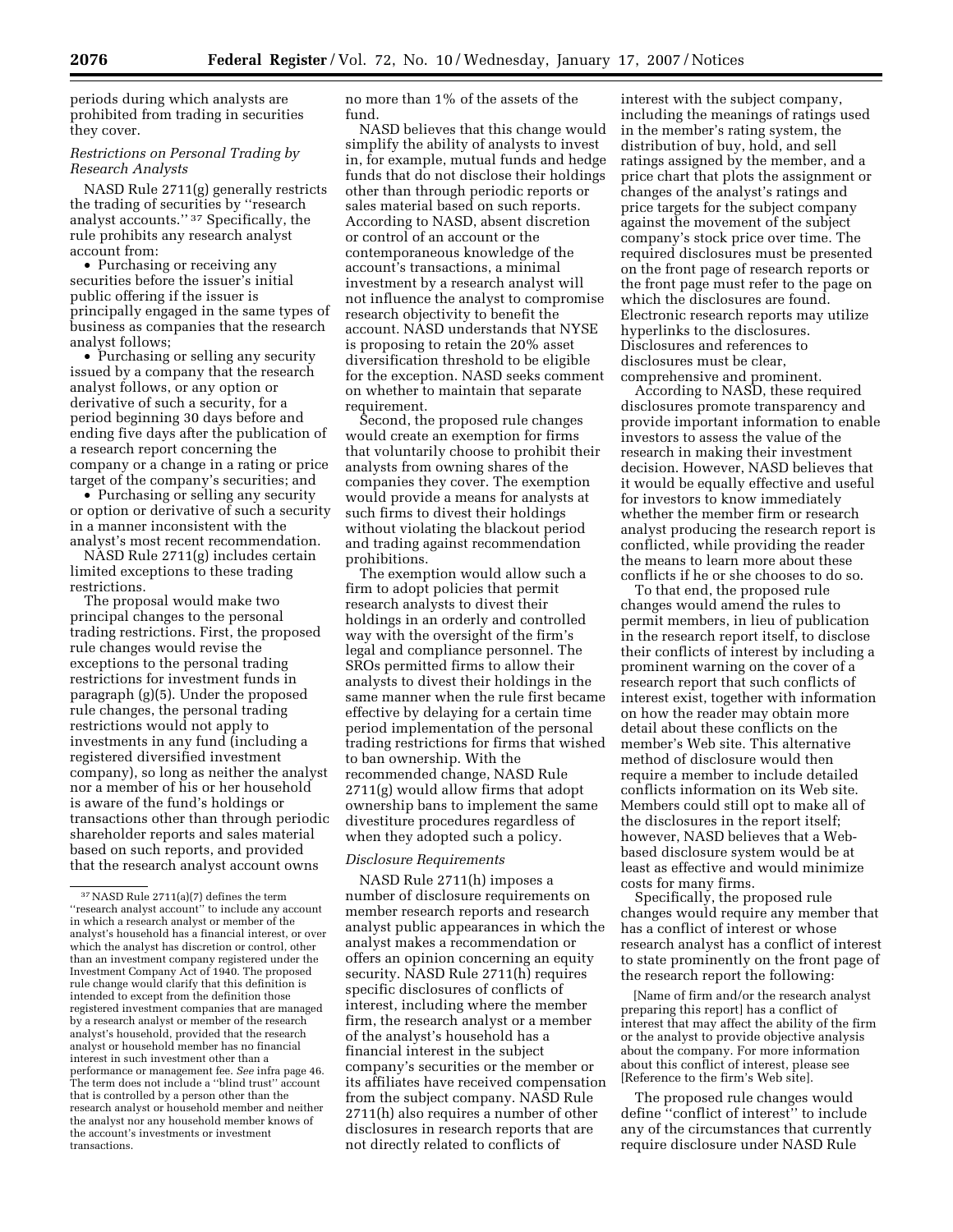2711(h), including if the research analyst or member of the research analyst's household has a financial interest in the subject company; if the member owns 1% or more of any class of common equity securities of the subject company; receipt by the member of investment banking and other compensation from the subject company or the intention to seek investment banking compensation; if the member makes a market in the subject company's securities; if the research analyst or a member of the research analyst's household serves as an officer, director or advisory board member of the subject company; and any other actual, material conflict of interest of the research analyst or member of which the research analyst knows or has reason to know at the time of publication of the research report.

The proposed amendment would still require that Web-based disclosure concern actual conflicts of interest, rather than the possibility of such conflicts. A general ''health warning'' that conflicts of interest ''may or may not'' exist are neither useful nor effective.

NASD specifically seeks comment on whether a similar approach could be used for disclosure of conflicts in public appearances.

The proposed rule changes would not permit Web site disclosure for certain other disclosures, such as the meanings of the member's ratings and the price chart showing the subject company's price movements against the analyst's assignments of ratings and price targets. NASD believes that those disclosures do not lend themselves easily to the terse material conflict warning that would appear on the cover of the report. Accordingly, NASD believes that they should be readily available to investors in the report itself.

# *Prohibition on Retaliation Against Research Analysts*

NASD Rule 2711(j) currently prohibits any member and any employee of a member who is involved with the member's investment banking activities from directly or indirectly retaliating against a research analyst as a result of an unfavorable research report or public appearance that may adversely affect the member's current or prospective investment banking relationship with a subject company.

Under no circumstances is retaliation appropriate against a research analyst who expresses his or her truly held beliefs about a subject company. As such, the proposed rule changes would amend this provision to extend the retaliation prohibition to all employees, not just those involved in investment banking activities.

### *Other Changes*

The proposed rule changes also would make certain other changes. First, the proposed rule change would amend the definition of ''research analyst account'' in NASD Rule 2711(a)(7) to clarify that it excludes an investment company registered under the Investment Company Act of 1940 over which the research analyst or household member has discretion or control, provided that the research analyst or household member has no financial interest in such investment company, other than a performance or management fee.

Second, the proposed rule changes would amend NASD Rule 2711(c)(5)(B) to extend the prohibition on research analysts from engaging in communications about an investment banking services transaction with a current or prospective customer in the presence of investment banking department personnel or company management to also apply to communications with internal sales personnel. NASD believes such change would make the provision consistent with respect to a research analyst's ability to educate investors and sales personnel about an investment banking services transaction.

Finally, the proposed rule changes would clarify that the annual attestation required by NASD Rule 2711(i) must be filed with NASD's Member Regulation Department. NASD notes that the Member Regulation Department has developed a form, available on the NASD Web site, that may be used to make the attestation electronically.

NASD will announce the effective date of the proposed rule changes in a *Notice to Members* to be published no later than 60 days following Commission approval.

#### 4. NASD's Statutory Basis

NASD believes that the proposed rule changes are consistent with the provisions of Section 15A(b)(6) of the Act,38 which requires, among other things, that NASD rules be designed to prevent fraudulent and manipulative acts and practices, to promote just and equitable principles of trade, and, in general, to protect investors and the public interest. NASD believes that the proposed rule changes are consistent with the provisions of the Act because it promotes both objective research and increased information flow to investors

and does so in an efficient and effective manner.

### *B. Self-Regulatory Organizations' Statements on Burden on Competition*

The NYSE and NASD do not believe that the proposed rule changes will result in any burden on competition that is not necessary or appropriate in furtherance of the purposes of the Act.

# *C. Self-Regulatory Organizations' Statements on Comments on the Proposed Rule Changes Received From Members, Participants, or Others*

Written comments were neither solicited nor received.

# **III. Date of Effectiveness of the Proposed Rule Changes and Timing for Commission Action**

Within 35 days of the date of publication of this notice in the **Federal Register** or within such longer period (i) as the Commission may designate up to 90 days of such date if it finds such longer period to be appropriate and publishes its reasons for so finding or (ii) as to which the self-regulatory organization consents, the Commission will:

(A) By order approve such proposed rule changes, or

(B) Institute proceedings to determine whether the proposed rule changes should be disapproved.

## **IV. Solicitation of Comments**

Interested persons are invited to submit written data, views and arguments concerning the foregoing, including whether the proposed rule changes are consistent with the Act and whether there are any differences between the NYSE and NASD proposals that present compliance or interpretive issues.

We solicit comment as to how the proposals to relocate disclosures to a member firm's Web site would affect the utility of this information to investors. Please also provide comment on whether relocating disclosures to a member firm's Web site would provide a substantial cost benefit to firms.

Comments may be submitted by any of the following methods:

#### *Electronic Comments*

• Use the Commission's Internet comment form (*http://www.sec.gov/ rules/sro.shtml*); or

• Send an e-mail to *rulecomments@sec.gov.* Please include File Numbers SR–NYSE–2006–78 and/or SR–NASD–2006–113 on the subject line.

<sup>38</sup> 15 U.S.C. 78o–3(b)(6).